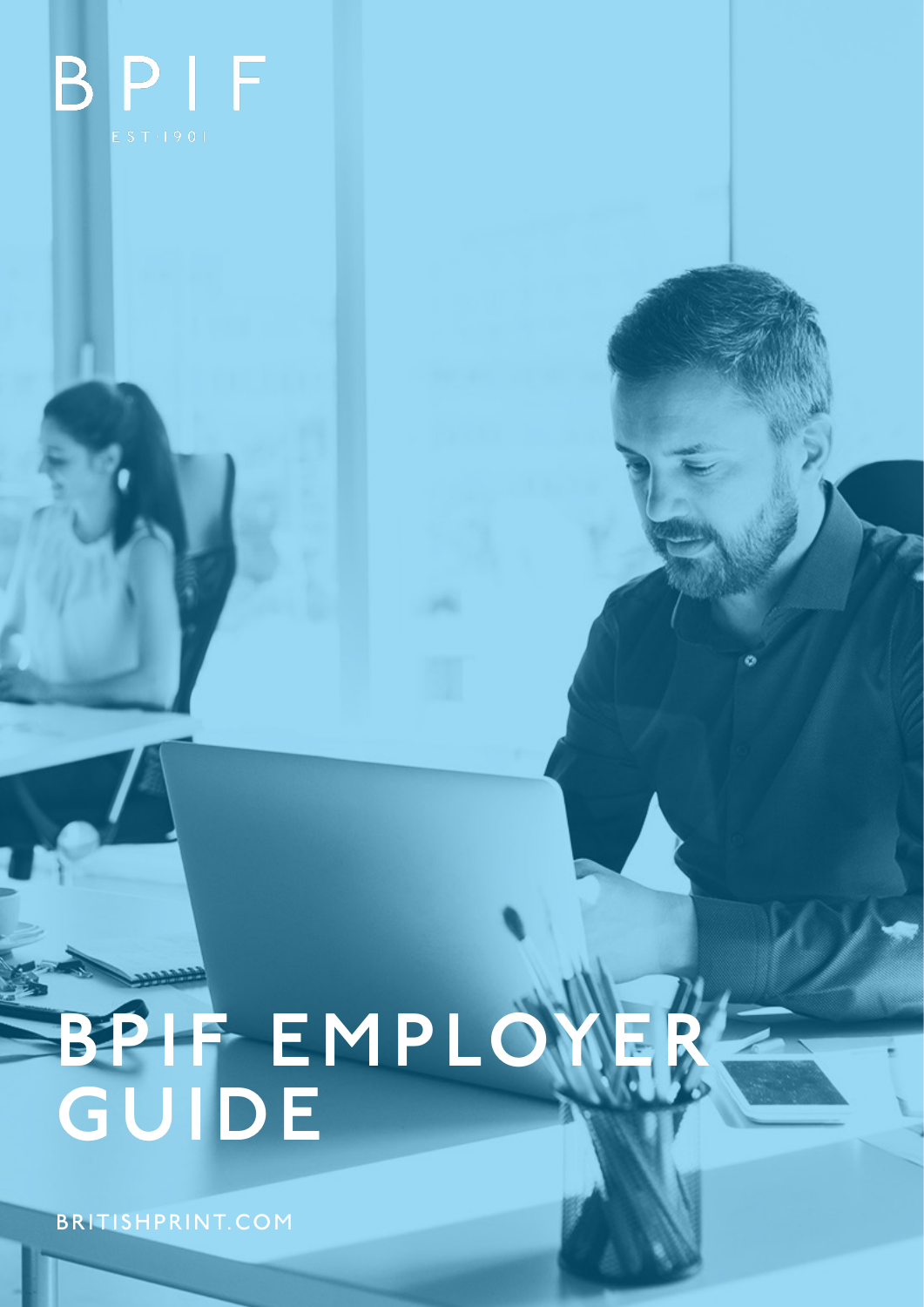# **CONTENTS**

| WHY MUST OFF-THE-JOB TRAINING BE CONDUCTED              |
|---------------------------------------------------------|
| DURING THE APPRENTICE'S NORMAL WORKING HOURS?  8        |
|                                                         |
|                                                         |
|                                                         |
| WHAT IF MY APPRENTICE DOES NOT REQUIRE                  |
|                                                         |
|                                                         |
|                                                         |
|                                                         |
|                                                         |
|                                                         |
|                                                         |
|                                                         |
|                                                         |
|                                                         |
|                                                         |
|                                                         |
|                                                         |
|                                                         |
|                                                         |
| THE PREVENT DUTY (COUNTER-TERRORISM AND                 |
|                                                         |
|                                                         |
|                                                         |
|                                                         |
| WHAT IS THE NATIONAL MINIMUM WAGE FOR AN APPRENTICE? 19 |
|                                                         |
|                                                         |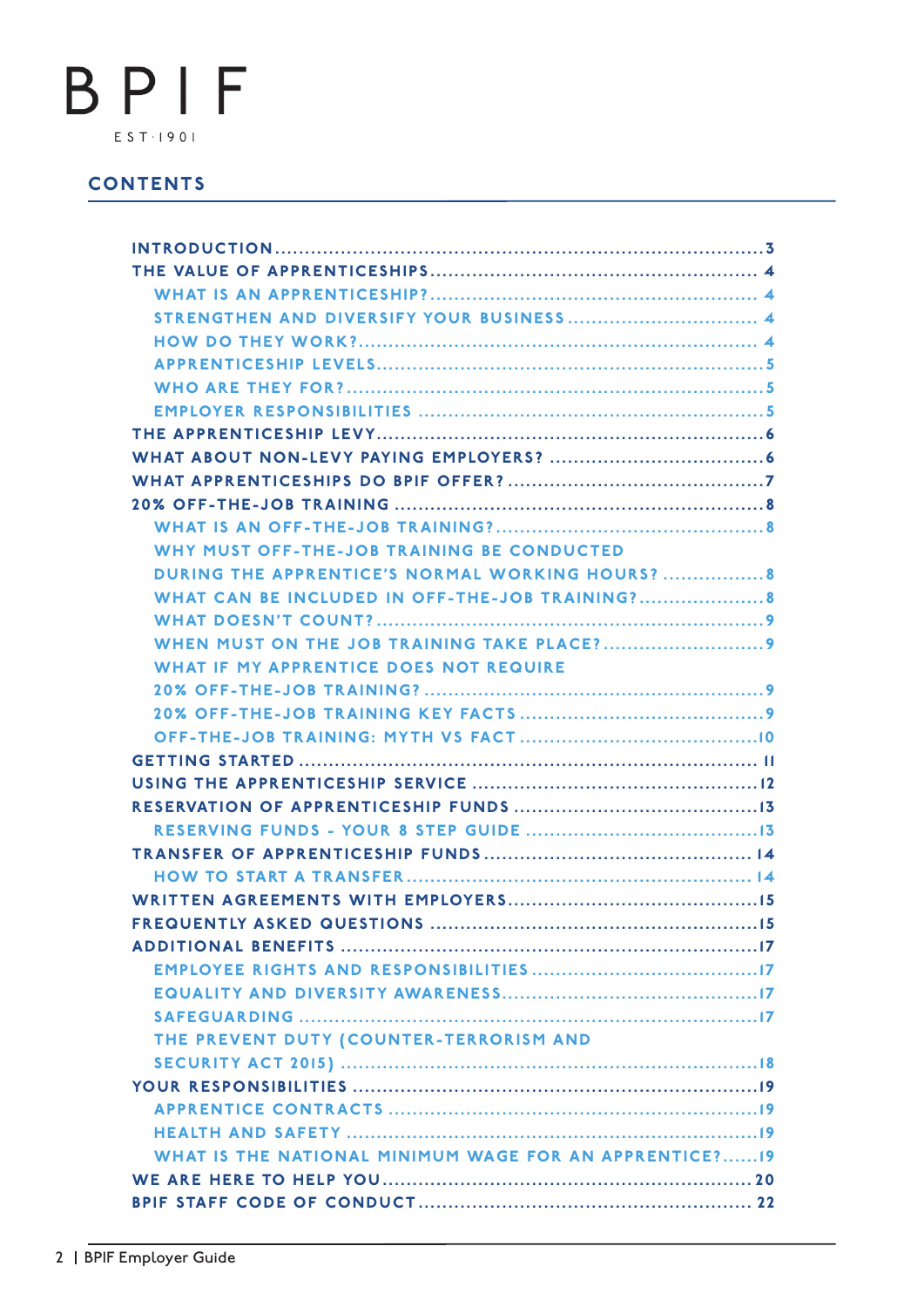# INTRODUCTION

The BPIF is the principal business support organisation representing the UK print, printed packaging and graphic communications industry. We provide business support services, training and sector representation services to over 1,200 businesses that employ over 60,000 staff. Our sector experience is unrivalled.

Our comprehensive range of over 200 services is tailored to the requirements of the sector, and actively contributes to our members' success. As a member owned not-for-profit organisation, everything we do, from training to health and safety to business improvement advice is designed to help our members:

- Raise their profitability
- Improve their profile
- Reduce their costs
- Increase their turnover

We recognise that business is about people, so we act as a hub to bring people together and widen networks, whether that's at our industry leading social events, through interaction in our special interest groups or at our sector specific training and development workshops.

The BPIF is here to help you achieve more in your role, and to help you make your organisation more successful. BPIF are the leading training provider for the printing, packaging and graphic communications industry. We provide training and qualifications at all levels so your staff can realise their true potential, and you can fill any skills gap in your business.

We believe the future of the industry depends on the quality of the people working within it. To be successful in such a thriving, dynamic and fast changing sector, print needs not only experienced but also well trained and motivated employees. Over 500 learners are involved in our training programmes.

Charles Jarrold

Chief Executive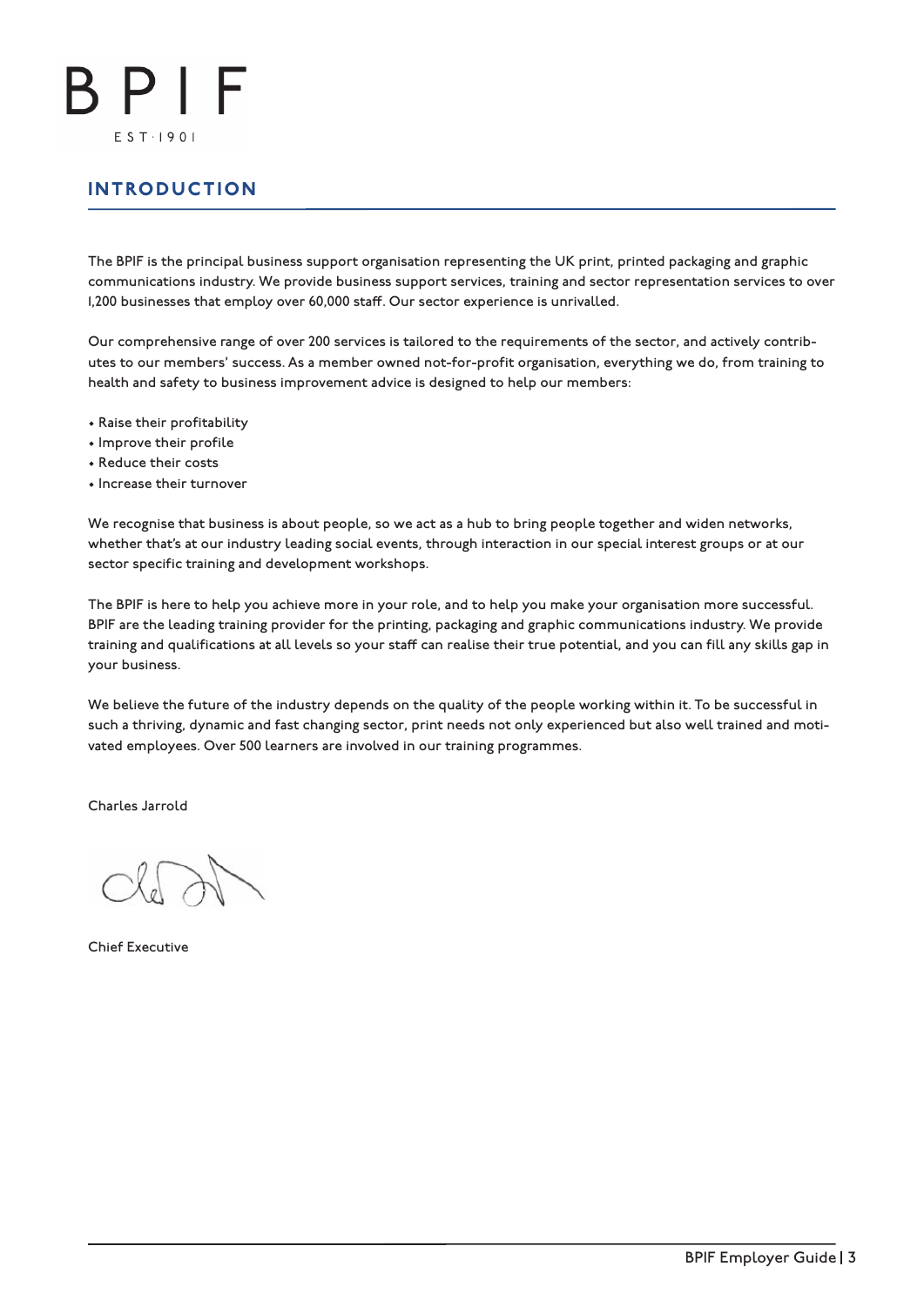### THE VALUE OF APPRENTICESHIPS

#### WHAT IS AN APPRENTICESHIP?

An apprenticeship is a genuine job with an accompanying assessment and skills development programme. It is a way for individuals to earn while they learn, gaining valuable skills and knowledge in a specific job role. The apprentice gains this through a wide mix of learning in the workplace, formal off-the-job training and the opportunity to practise new skills in a real work environment. Apprenticeships benefit employers and individuals, and by boosting the skills of the workforce they help to improve economic productivity.

#### STRENGTHEN AND DIVERSIFY YOUR BUSINESS

Apprenticeships are for ambitious people of all ages who want to earn while they learn, gaining real skills and knowledge. They offer employers the opportunity to strengthen and diversify their workforce, providing a future talent pipeline tailored to business needs.

An apprenticeship is first and foremost a job. It comes with substantial training and the development of transferable skills, which are beneficial to both the employer and the employee. Some of the training is on-the-job working with a mentor to learn job-specific skills in the workplace. Off-the-job training will depend on the occupational area, the training organisation and the requirements and wishes of the employer but must be at least 20% of the apprentice's working time.

Apprenticeships are available in 1,500 occupations across 170 industries to businesses of all sizes, lasting between 12 months and 5 years. Apprentices bring enthusiasm and a fresh perspective, so it's no surprise that 89% of employers say they make their business more productive. With the expansion of higher and degree apprenticeships, businesses can now access the higher-level technical skills vital to business performance and growth.

Apprenticeships also bring opportunity; to attract new talent, offer progression and develop a motivated, skilled and qualified workforce. They can also help lower recruitment costs; 75% of apprentice employers have found this to be the case and 80% say that apprenticeships will play a bigger part in their future recruitment plans.

#### HOW DO THEY WORK?

Apprentices must spend at least 20% of their time on off-the-job training. However, they may need more than this if, for example, they need training in English and maths. It is up to the employer and training provider to decide how the off-the-job training is delivered. It may include regular day release, block release and special training days or workshops. It must be directly relevant to the apprenticeship standard and in most cases can be delivered at the apprentice's normal place of work as long as it is not part of their normal working duties. It can cover practical training such as shadowing, mentoring, industry visits and attending competitions.

On-the-job training helps an apprentice develop the specific skills for the workplace and they should be supported by a mentor.

Once an apprentice completes their apprenticeship they should be able to demonstrate that they can perform tasks confidently and completely to the standard set by industry.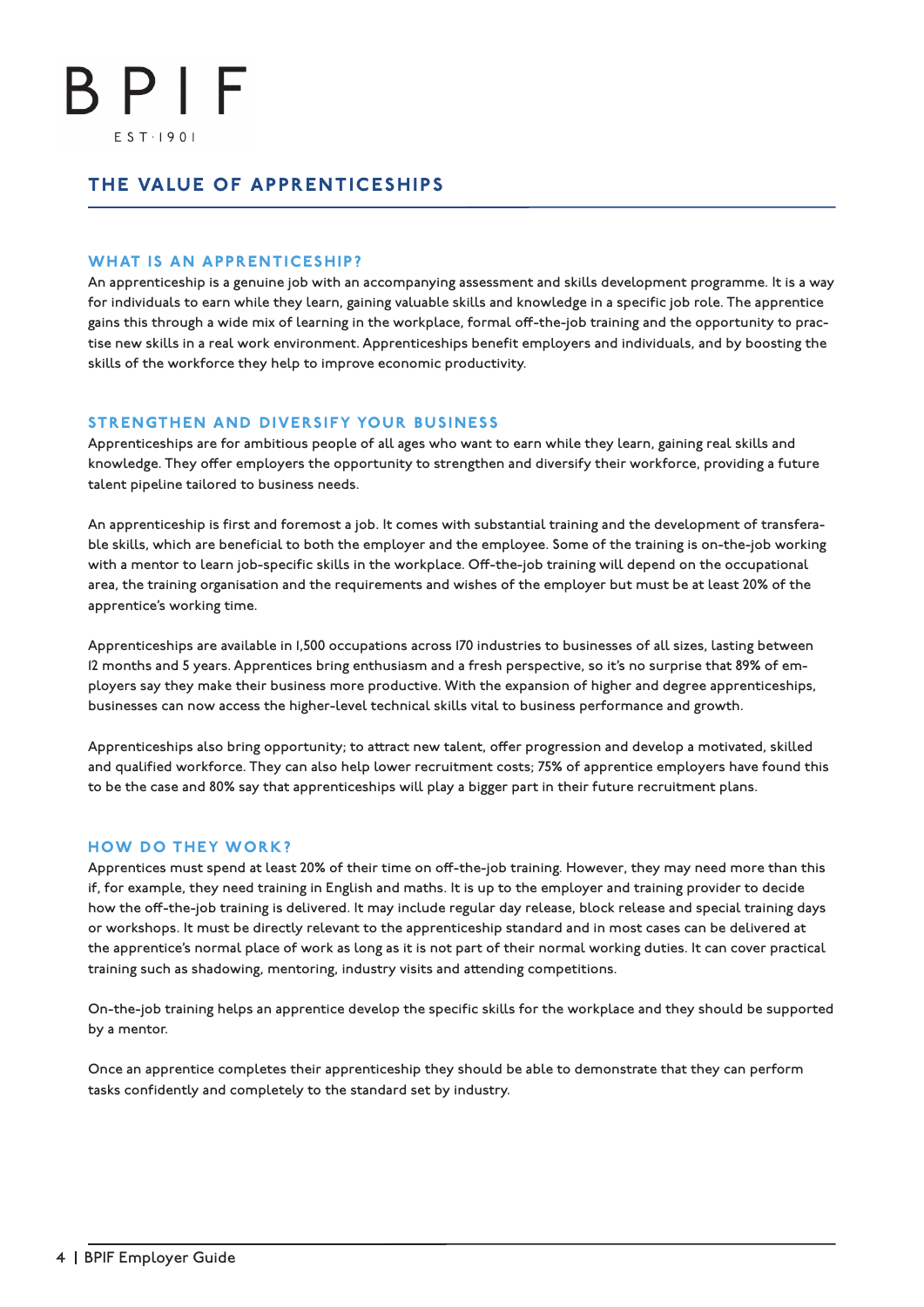### THE VALUE OF APPRENTICESHIPS

#### APPRENTICESHIP LEVELS

There are various levels of apprenticeship available.

| <b>NAME</b>  | <b>LEVEL</b>        | <b>EQUIVELANT EDUCATIONAL LEVEL</b> |  |  |
|--------------|---------------------|-------------------------------------|--|--|
| Intermediate |                     | <b>5 GCSE Passes</b>                |  |  |
| Advanced     |                     | 2 A Level Passes                    |  |  |
| Higher       | $  4, 5, 6$ and $7$ | Foundation Degree and above         |  |  |
| Degree       | 6 and 7             | Bachelor's or Master's Degree       |  |  |

#### WHO ARE THEY FOR?

Apprenticeships are no longer just for 16 to 24 year olds, anyone regardless of age or previous qualifications can now become an apprentice.

Individuals over the age of 16, spending at least 50% of their working hours in England over the duration of their apprenticeship and, not in full-time education, can apply for an apprenticeship. Employers can offer apprenticeships to new entrants or use them to grow talent among current employees. Apprenticeships equip individuals with the necessary skills, knowledge and behaviour they need for specific job roles, future employment and progression.

Where a genuine need exists i.e. there is a skills gap within your organisation, you can also train and develop your current employees. By upskilling your staff, you can help them progress their career and increase confidence. Investing in your staff can be financially rewarding, as they are more efficient than new recruits and will increase productivity. Upskilling your workforce can also increase staff motivation.

#### EMPLOYER RESPONSIBILITIES

There must be a genuine job available with a contract of employment long enough for an apprentice to complete their apprenticeship. Employers must pay an apprentice's wages and the role must help them gain the knowledge, skills and behaviour they need to achieve the apprenticeship with support from the employer.

Employers need to have:

- An apprenticeship agreement in place with their apprentice for the duration of the apprenticeship
- A commitment statement signed by the apprentice, their employer and the provider

For employers who pay the apprenticeship levy and use the apprenticeship service, they will need to have:

- A contract for services with their main provider
- An apprenticeship in place for at least one year
- The apprentice on the correct wage for their age, for the time they are in work, in off-the-job training and doing further study
- Apprentices who are paid a wage consistent with the law for the time they are in work and in off-the-job training. Updates on progression and average weekly hours and changes to working patterns must be logged and checked with the training provider.

The government is offering additional support to organisations with fewer than 50 employees. For more details visit: https://www.apprenticeships.gov.uk/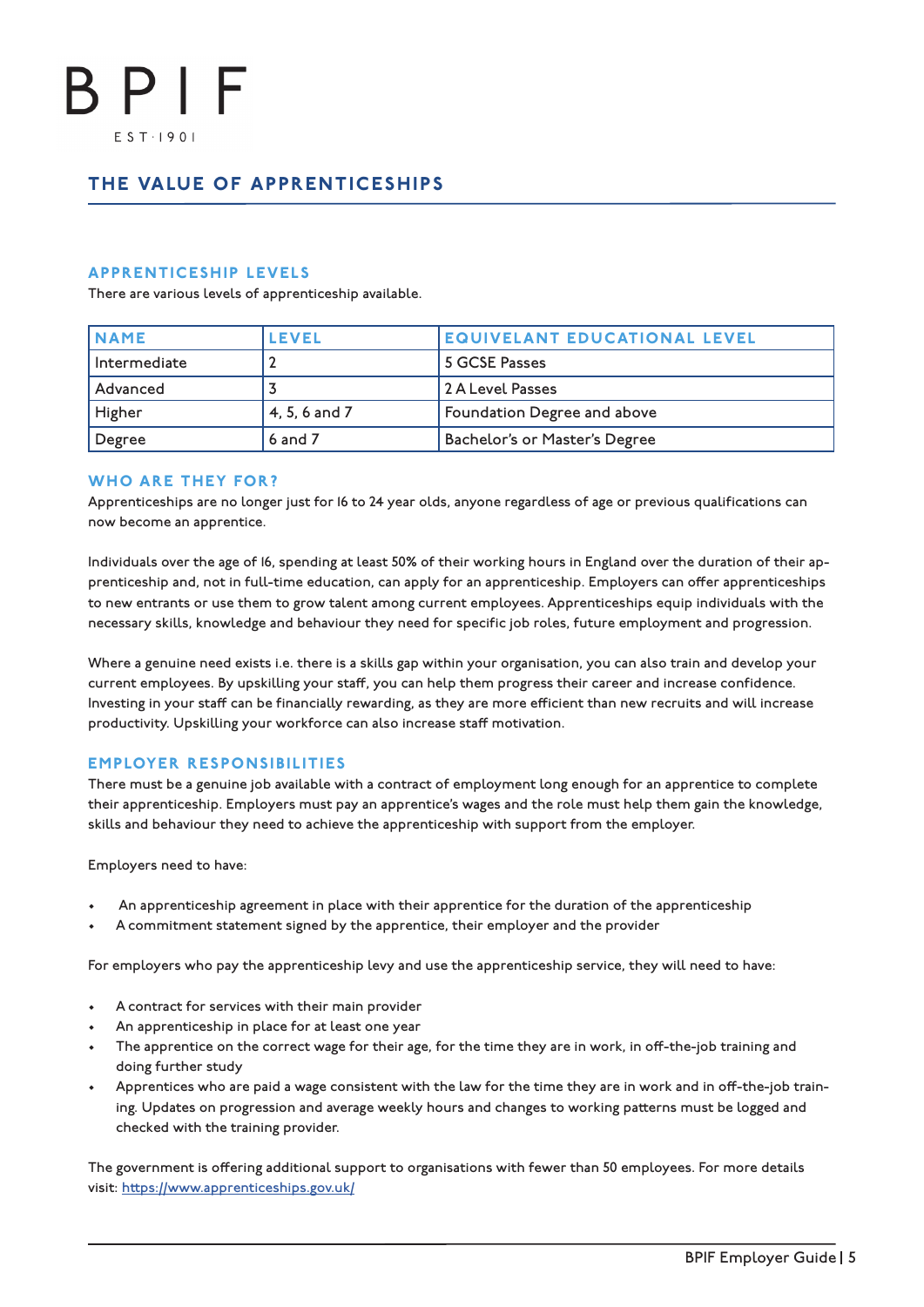# THE APPRENTICESHIP LEVY

If you're an employer with a pay bill of more than £3 million a year, you must pay the apprenticeship levy from 6 April 2017. Read guidance on how to pay the apprenticeship levy - https://www.gov.uk/guidance/pay-apprenticeship-levy.

You will report and pay your levy to HMRC through the PAYE process. The levy will not affect the way you fund training for apprentices who started an apprenticeship programme before 1 May 2017. You'll need to carry on funding training for these apprentices under the terms and conditions that were in place at the time the apprenticeship started.

Less than 2% of UK employers pay the levy. Levy funds will create opportunities for young people across the country, delivering the skills British businesses need. The levy will give employers control of their training. Employers will agree a total price for each apprenticeship, which includes the costs of training and assessment. In England\*, the government will top up employers' levy with an extra 10%, paid directly to employers' apprenticeship accounts. An employer's pay bill is made up of the total amount of the employees' earnings that are subject to Class 1 National Insurance contributions, such as:

- **Wages**
- **Bonuses**
- Commissions
- Pension contributions

Employers have 24 months to use their funds once they enter their apprenticeship service account, after this point, their funds will expire. The funds expire to encourage levy paying employers to invest in high-quality training and assessment and to prevent levy payers from accruing very large balances.

# WHAT ABOUT NON-LEVY PAYING EMPLOYERS?

Employers with a pay bill of less than £3 million a year do not need to pay the levy.

From 1 April 2019 for non-levy paying employers' new starts in England, at least 95% of the apprenticeship training and assessment costs will be paid for by the government. We ask these employers to make a 5% cash contribution (co-investment) to the cost, paid direct to the provider. The government will cover the remainder up to the agreed funding band maximum for the chosen standard.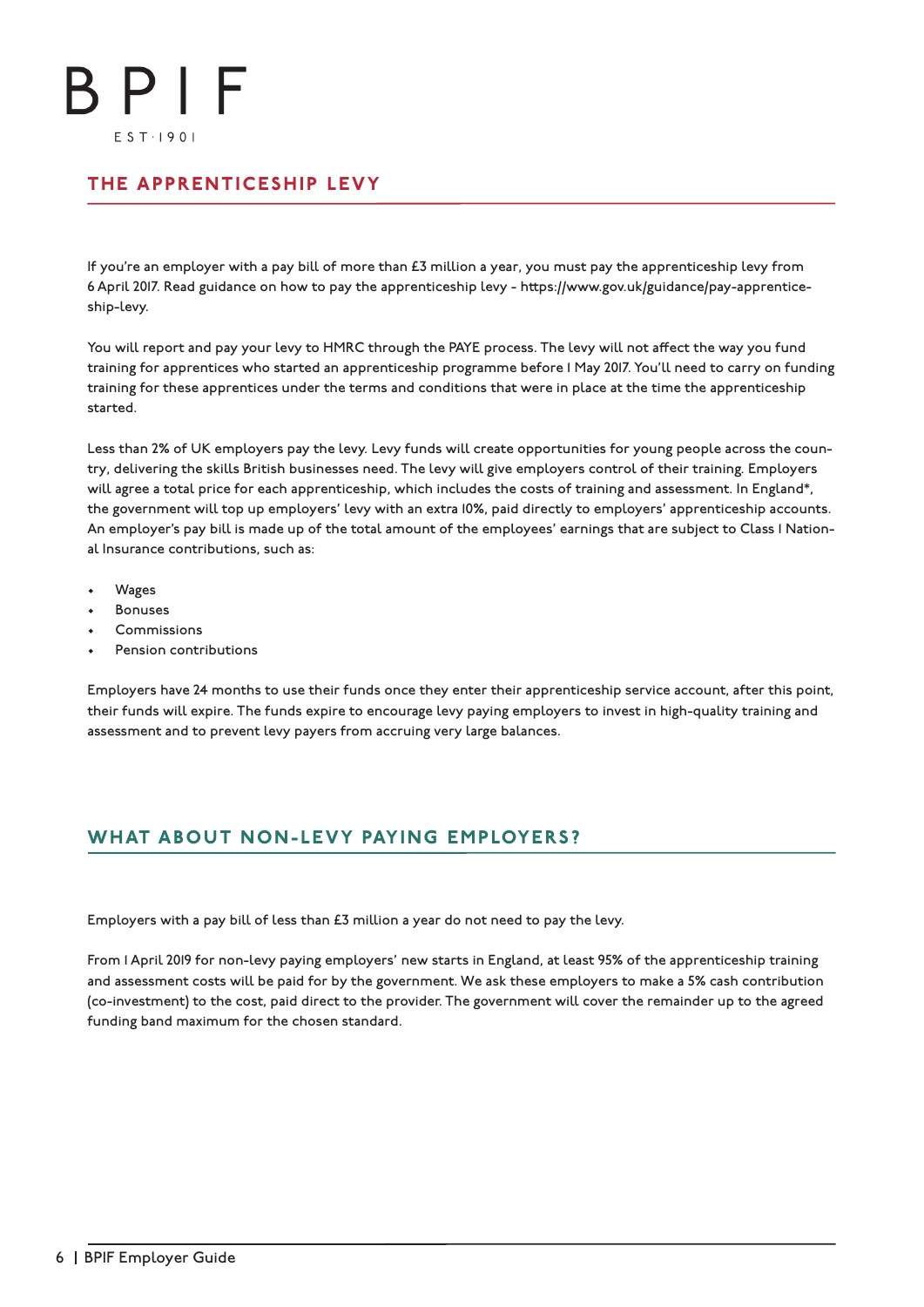# WHAT APPRENTICESHIPS DO BPIF OFFER?

Apprenticeship programmes are available through the BPIF in the following occupation areas and levels:

| <b>APPRENTICESHIP</b>                        |   |          | LEVEL STANDARD FUNDING BAND | <b>TYPICAL</b><br><b>DURATION</b> |
|----------------------------------------------|---|----------|-----------------------------|-----------------------------------|
| Print and Printed Packaging - Print Standard | 3 | Standard | £12,000.00                  | 30 months                         |
| <b>Team Leader/Supervisor</b>                | 3 | Standard | £4,500.00                   | 24 months                         |
| Operations/Departmental Manager              | 5 | Standard | £7,000.00                   | 30 months                         |
| <b>Customer Service Practioner</b>           | 2 | Standard | £3,500.00                   | 18 months                         |
| <b>Customer Service Specialist</b>           | 3 | Standard | £4,000.00                   | 18 months                         |
| <b>Business Administrator</b>                | 3 | Standard | £5,000.00                   | 18 months                         |
| Digital Support Technician                   | 3 | Standard | £13,000.00                  | 24 months                         |
| Lean Manufacturing Operative                 | 2 | Standard | £6,000.00                   | 18 months                         |
| <b>Print Operative</b>                       | 2 | Standard | £8,000.00                   | 24 months                         |
| Senior Leader                                |   | Standard | £14,000.00                  | 24 months                         |
| Signage Technician                           | 3 | Standard | £10,000.00                  | 24 months                         |
| <b>Sales Executive</b>                       | 4 | Standard | £6,000.00                   | 18 months                         |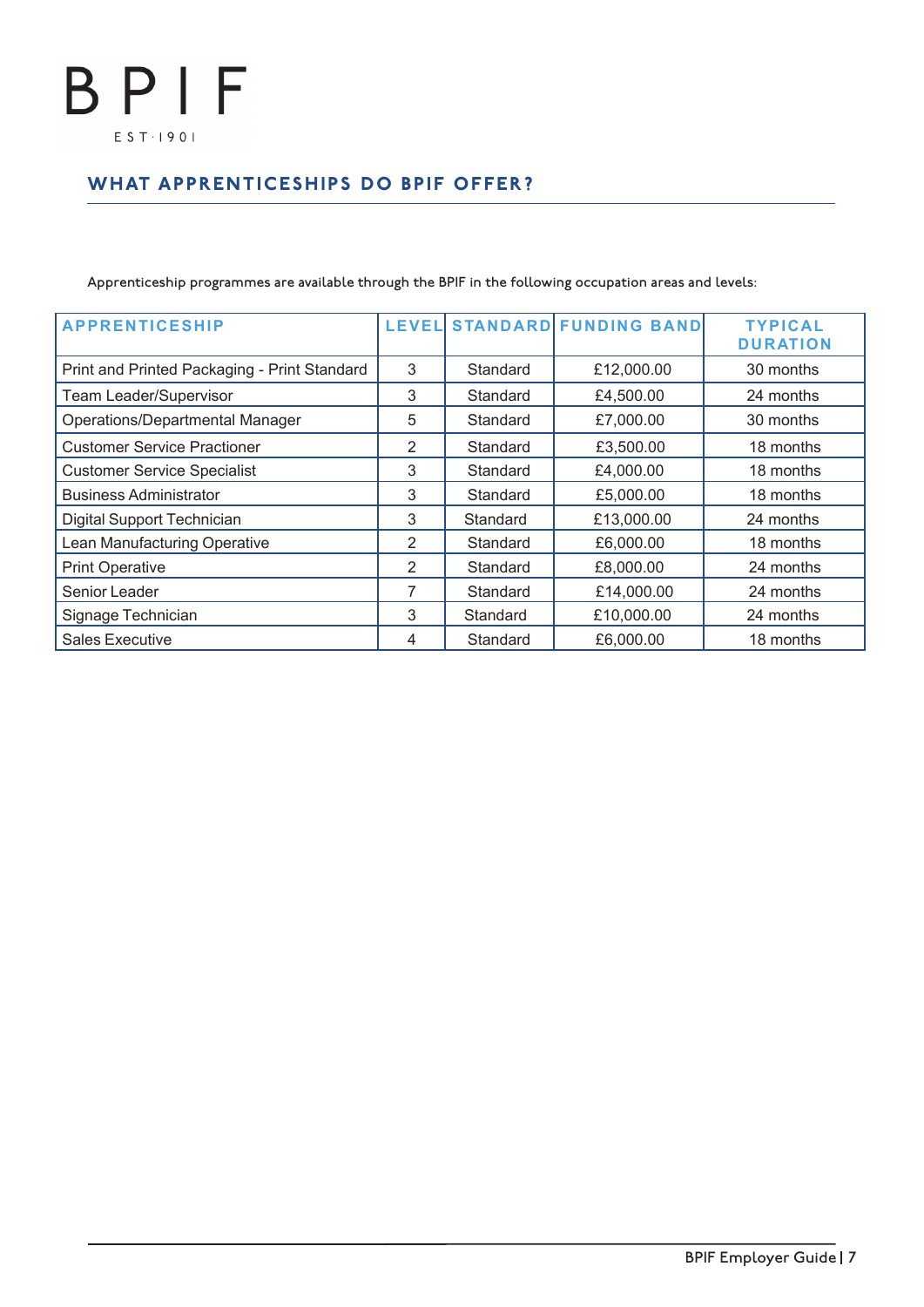### 20% OFF-THE-JOB TRAINING

#### WHAT IS AN OFF-THE-JOB TRAINING?

The definition of 'off-the-job training' is set out in the ESFA apprenticeship funding rules and is reproduced below:

"Off-the-job training is a statutory requirement for an English apprenticeship. It is training which is received by the apprentice, during the apprentice's normal working hours, for the purpose of achieving the knowledge, skills and behaviours of the approved apprenticeship referenced in the apprenticeship agreement. By normal working hours we mean paid hours excluding overtime.

"It is not on-the-job training which is training received by the apprentice for the sole purpose of enabling the apprentice to perform the work for which they have been employed. By this we mean training that does not specifically link to the knowledge, skills and behaviours set out in the apprenticeship."

#### WHY MUST OFF-THE-JOB TRAINING BE CONDUCTED DURING THE APPRENTICE'S NORMAL WORKING HOURS?

An apprenticeship is a work-based programme. The training is required to help the apprentice become fully occupationally competent in the workplace. Therefore, it is reasonable that the apprenticeship should be delivered during the apprentice's normal working hours. It is not appropriate, and would be unfair, to expect an apprentice to undertake the apprenticeship in their own time, in addition to their job role.

If training must, by exception, take place outside of the apprentice's normal working hours, e.g. in an evening or at a weekend for an apprentice that normally works Monday to Friday between 9-5, we would expect this to be recognised, for example through time off in lieu or by an additional payment to the apprentice.

#### WHAT CAN BE INCLUDED IN OFF-THE-JOB TRAINING?

The following are activities that can be included in Off the Job Training plan:

- Any learning that enables them to work towards their apprenticeship standard or enables them to work towards the completion of their Apprenticeship.
- **Lectures**
- Online learning
- **Shadowing**
- Mentoring
- Industry Visits
- **Conferences**
- Practical Training
- Assignment writing
- **Research**
- Vendor/Supplier Training
- Training in the workplace that is relevant to the apprenticeship

More information, guides and examples are available online -

https://www.gov.uk/government/publications/apprenticeships-off-the-job-training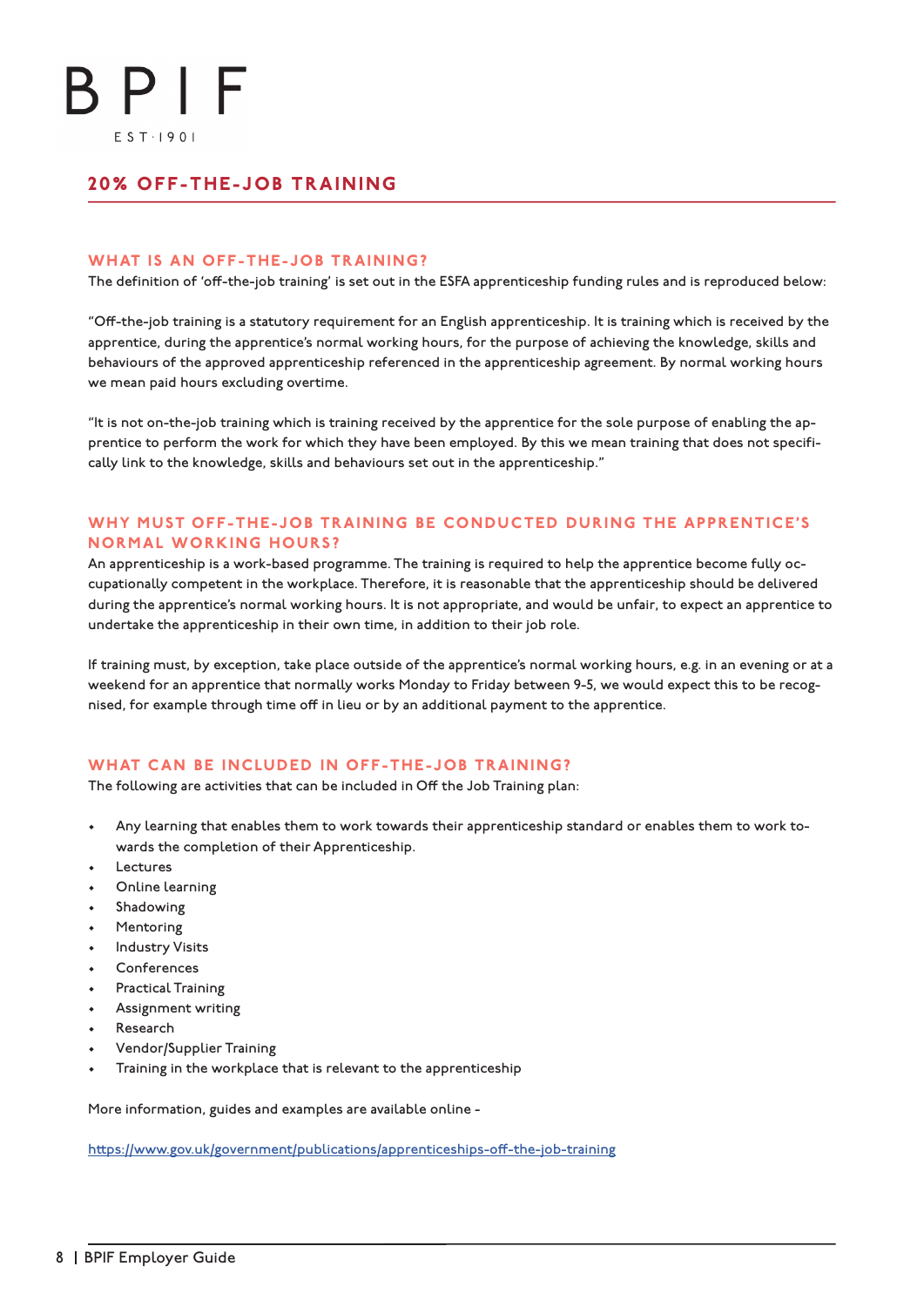### 20% OFF-THE-JOB TRAINING

#### WHAT DOESN'T COUNT?

The apprenticeship funding rules state that off-the-job training does not include:-

"Training to acquire knowledge, skills and behaviours that are not required in the standard;

"Progress reviews or on-programme assessment required for an apprenticeship standard,

"Training which takes place outside the apprentice's normal working hours, or "English and maths (up to level 2) which is funded separately."

#### WHEN MUST ON THE JOB TRAINING TAKE PLACE?

Before the apprenticeship starts we will agree with you how we are going to deliver and record Off the Job Training and this will be recorded in the Apprentices Commitment Statement.

We can be flexible in how we plan the training – 20% doesn't mean once a week but can be spread across the programme, front loaded or delivered in blocks during the programme.

#### WHAT IF MY APPRENTICE DOES NOT REQUIRE 20% OFF-THE-JOB TRAINING?

If the apprentice does not require 20% off-the-job training, for at least the minimum training duration of 12 months, then they are not eligible for the apprenticeship programme. The apprenticeship programme is about upskilling an individual not accrediting existing skills. To be eligible for the programme the individual must need significant new learning to be delivered to them, which complies with the minimum threshold.

#### 20% OFF-THE-JOB TRAINING KEY FACTS

- Off-the-job training must make up at least 20% of the apprentice's contracted hours, over the total duration of the apprentice's planned training period
- OTJ Training can be delivered at the apprentices normal workplace or at an external location
- Progress reviews and on programme assessments do not count towards 20% off-the- job training, as they do not deliver new knowledge, skills and behaviours.
- If needed, English and maths training must be on top of the 20% off-the-job training requirement.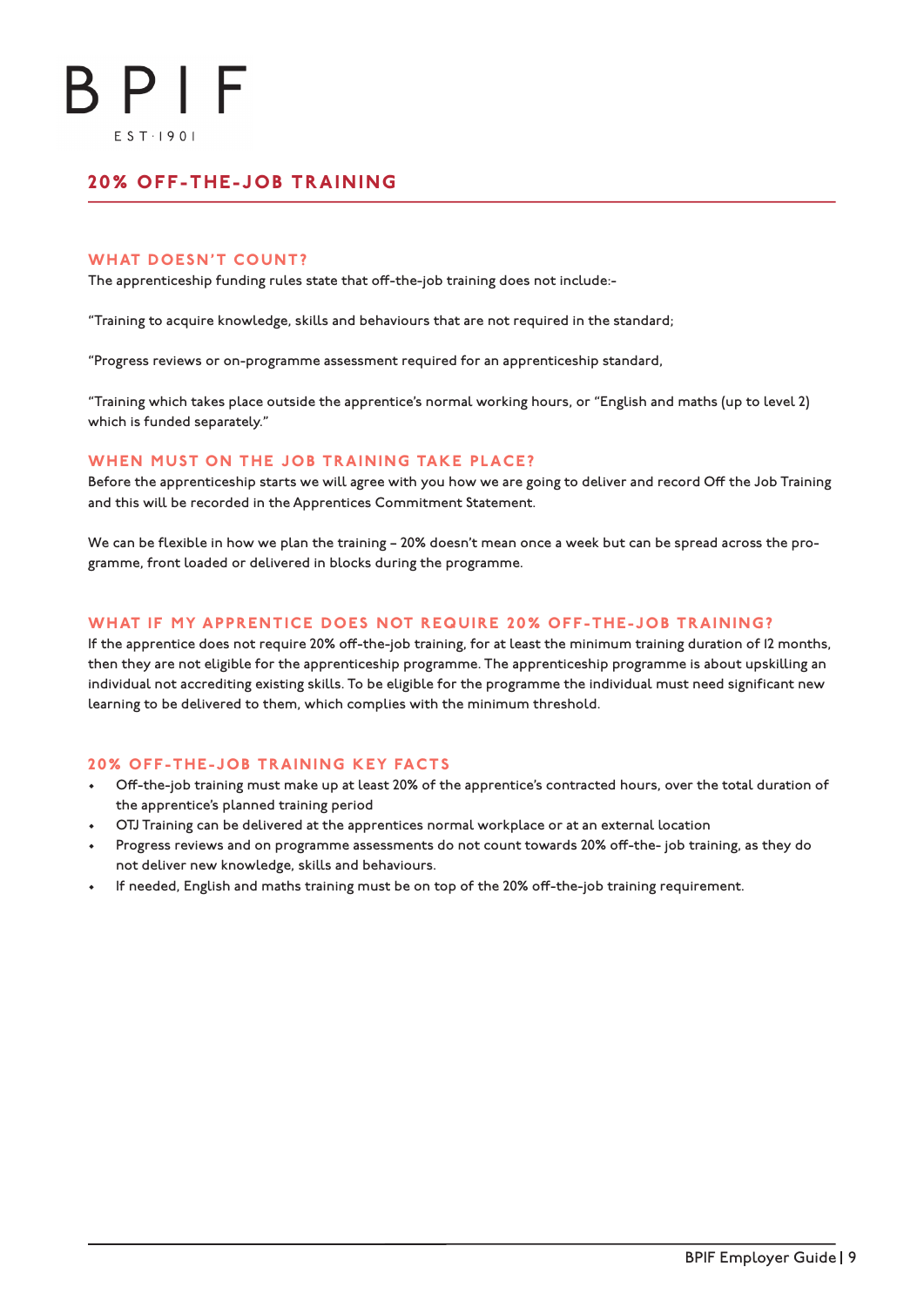# 20% OFF-THE-JOB TRAINING

#### OFF-THE-JOB TRAINING: MYTH VS FACT

| "My apprentice will spend<br>a lot of time away from the<br>workplace"                                    | Apprenticeships are about upskilling an individual. Reaching occupational com-<br>$\bullet$<br>petency takes time. Many employers and apprentices have praised the positive<br>effect off-the-job training has on their productivity and apprentices feel valued<br>by the significant investment in their training.<br>Off-the-job training must be away from the apprentice's normal working duties<br>and must teach new knowledge, skills and behaviours relevant to their specific<br>apprenticeship.<br>It can be delivered flexibly, for example, as a part of each day, one day per week,<br>one week out of five or as block release.<br>You may already have existing training programmes or materials you can use to<br>deliver elements of the apprentice's off-the-job training. |
|-----------------------------------------------------------------------------------------------------------|-----------------------------------------------------------------------------------------------------------------------------------------------------------------------------------------------------------------------------------------------------------------------------------------------------------------------------------------------------------------------------------------------------------------------------------------------------------------------------------------------------------------------------------------------------------------------------------------------------------------------------------------------------------------------------------------------------------------------------------------------------------------------------------------------|
| "Off-the-job training must<br>be delivered by a provider<br>in a classroom, at an exter-<br>nal location" | This is not true. Off-the-job training can be delivered in a flexible way. This can<br>۰<br>be at the apprentice's usual place of work, or at an external location. It can in-<br>clude for example, the teaching of theory, practical training and writing assign-<br>ments.<br>Providers have developed a range of delivery styles to suit employer and ap-<br>$\bullet$<br>prentice needs. Employers should work with them to decide when and where<br>off-the-job training should take place and who is best placed to deliver it.                                                                                                                                                                                                                                                        |
| "I need to document all of<br>the apprentice's off-the-job<br>training"                                   | A commitment statement must be in place from the beginning of the appren-<br>۰<br>ticeship, setting out the training content an apprentice will receive and which<br>elements count towards the off-the-job training. The apprentice's evidence pack<br>needs to demonstrate what training has been delivered against the commitment<br>statement.                                                                                                                                                                                                                                                                                                                                                                                                                                            |
| "English and maths counts<br>towards the 20% require-<br>ment for off-the-job<br>training"                | This is not true: English and maths does not count towards the 20% off-the job<br>۰<br>training.<br>Apprenticeships are about developing occupational competency and they are<br>designed on the basis that the apprentice already has the required level (level 2)<br>of English and maths. Training for English and maths must be on top of the 20%<br>off-the-job training requirement.                                                                                                                                                                                                                                                                                                                                                                                                    |
| "Off-the-job training can<br>be done in the apprentice's<br>own time"                                     | An apprenticeship is a work-based programme so all off-the-job training must<br>۰<br>take place within the apprentice's paid contracted hours. If planned off-the-job<br>training is unable to take place, it must be rearranged.<br>Apprentices may choose to spend additional time training outside paid hours,<br>٠<br>but this must not be required to complete the apprenticeship.                                                                                                                                                                                                                                                                                                                                                                                                       |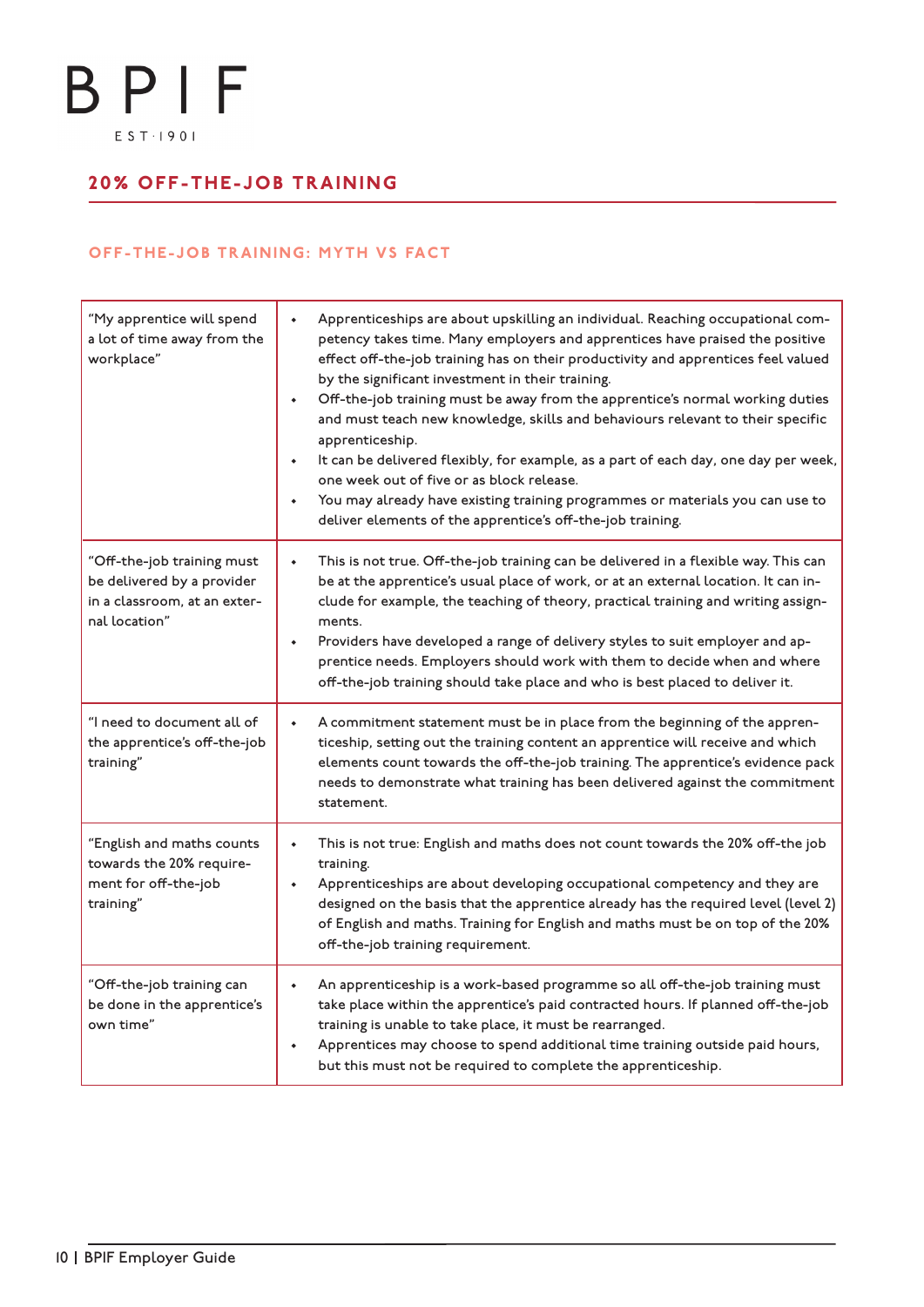# GETTING STARTED

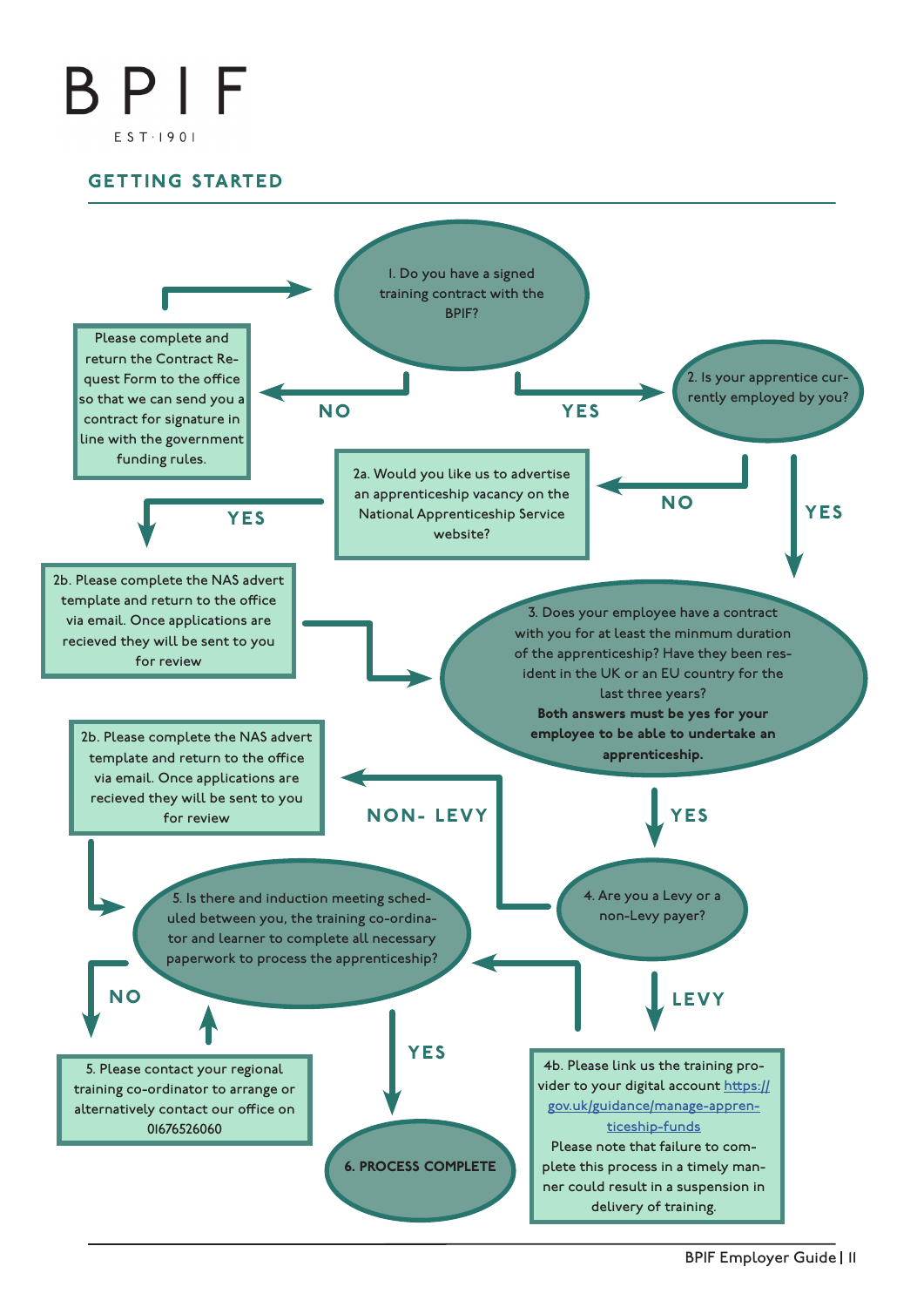# USING THE APPRENTICESHIP SERVICE

Through the apprenticeship service on GOV.UK employers can plan and manage their apprenticeship programme, giving them greater control over their apprenticeships and account funds. The apprenticeship service is made up of different platforms:

- Estimate my apprenticeship funding allows employers to calculate whether they will pay the apprenticeship levy or not, and how much they will have available to spend on apprenticeships. It also shows all employers how much the government will contribute towards the cost of training.
- Find apprenticeship training gives employers easy-to-digest information on the choices available to them. They can easily search for and find a standard and training provider, and compare one provider with another.
- Recruit an apprentice is a new platform through which training providers and employers can post vacancies and manage applications for apprenticeships and traineeships.
- Find an apprenticeship and Find a traineeship are the recruitment sites that enable employers to advertise their vacancies for free and find candidates who match their criteria.
- Manage apprenticeships allows registered employers to view their account balance, manage their apprentices and approve funds to pay for their apprenticeship training.

To start off, we suggest visiting https://www.gov.uk/guidance/manage-apprenticeship-funds for information on How to register and use the apprenticeship service as an employer.

https://manage-apprenticeships.service.gov.uk/ - Once you've read the guidance, you can register your account here

All new apprenticeship starts, for employers of all sizes, will be managed through the apprenticeship service from 1 November 2020.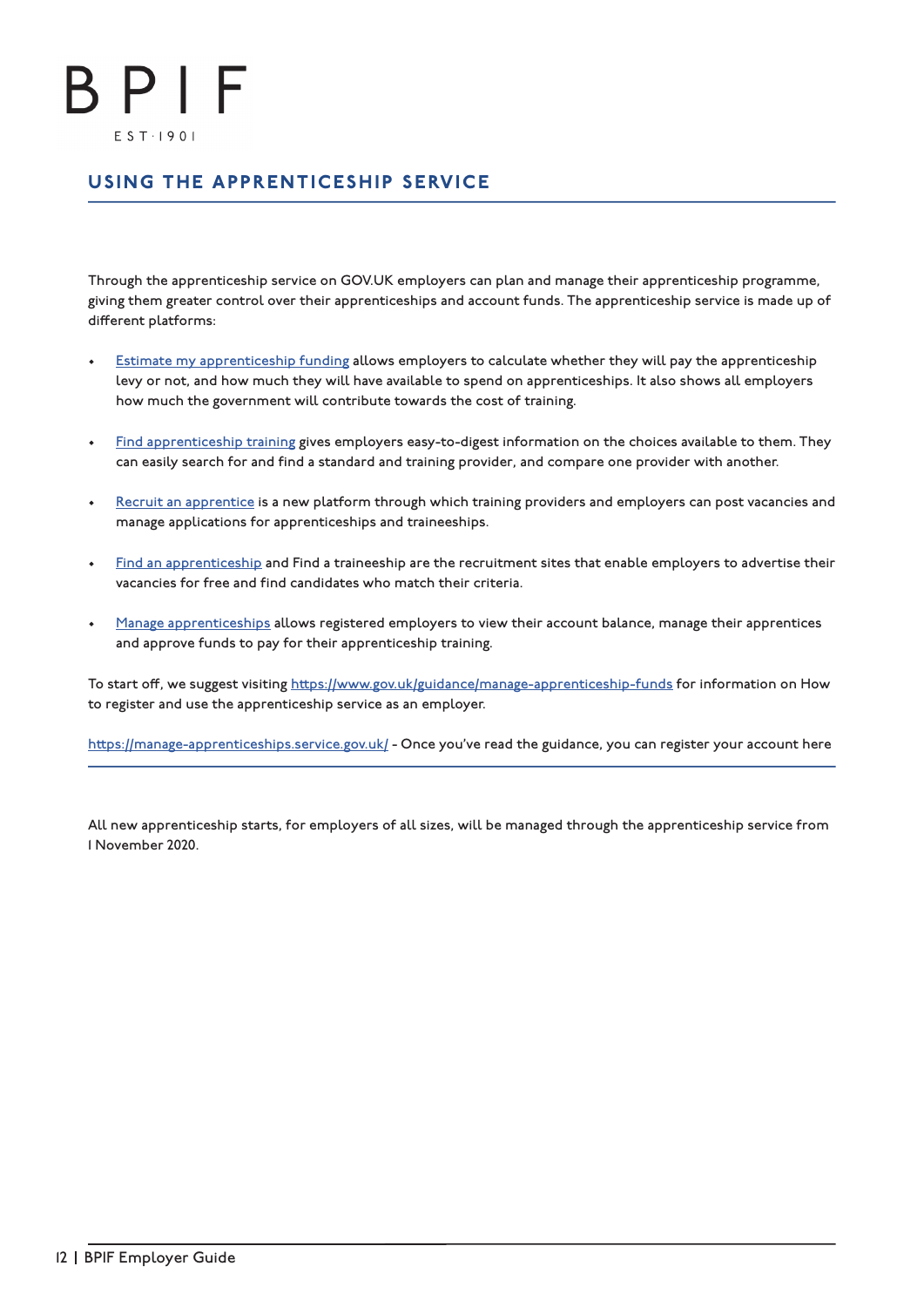# RESERVATION OF APPRENTICESHIP FUNDS

If you are a non-levy payer, you may wish to reserve funding once you have registered on the Apprenticeship Service.

Employers who do not pay the apprenticeship levy will be able to reserve funding for apprenticeship standards from January 2020. Initially, employers will be limited to three 'active or used' reservations at any given time. This will allow us to test the operation of 'reserve my funding' on the apprenticeship service in a controlled way and ensure it is meeting the needs of users.

- An 'active' reservation is where the reservation has not yet turned into a commitment and has not yet expired;
- A 'used' reservation is where the reservation has been turned into a commitment.

Reserving funds is an action that must be undertaken by an employer prior to recruiting an apprentice or confirming a start date with an existing employee. The employer may give a provider their permission to do this on their behalf through the apprenticeship service.

Each reservation is linked to an employer and their account. If a provider reserves the funds on behalf of the employer, the employer can still use this reservation with any provider. The employer can change the provider at any time up to the point of turning the reservation into a commitment.

Once a reservation has been made, funds are guaranteed for that apprenticeship, subject to the reservation being turned into a commitment, and all other eligibility criteria being met as detailed in the Apprenticeship Funding Rules. This will be the eligibility criteria that is in place at the time the apprentice starts on programme and not when the reservation is made.

#### RESERVING FUNDS - YOUR 8 STEP GUIDE

- 1. You need your Government Gateway User ID and Password (ID is 12 digits long)
- 2. Createanaccount–gotohttps://accounts.manage-apprenticeships.service.gov.uk/service/
- 3. Set up as User very easy (name, email address, create password)
- 4. You are sent a verification email enter code in email on website
- 5. Add your PAYE scheme through your Government Gateway reference
- 6. Acceptyouragreement
- 7. You are now registered with an account sign in at https://beta- login.apprenticeships.education.gov.uk/
- 8. Then:-
	- A. Scroll down to 'Finances'
	- B. Select 'Your Funding Reservations'
	- C. Reserve funding for your chosen apprenticeship
	- D. Select a start date e.g. Mar May 2020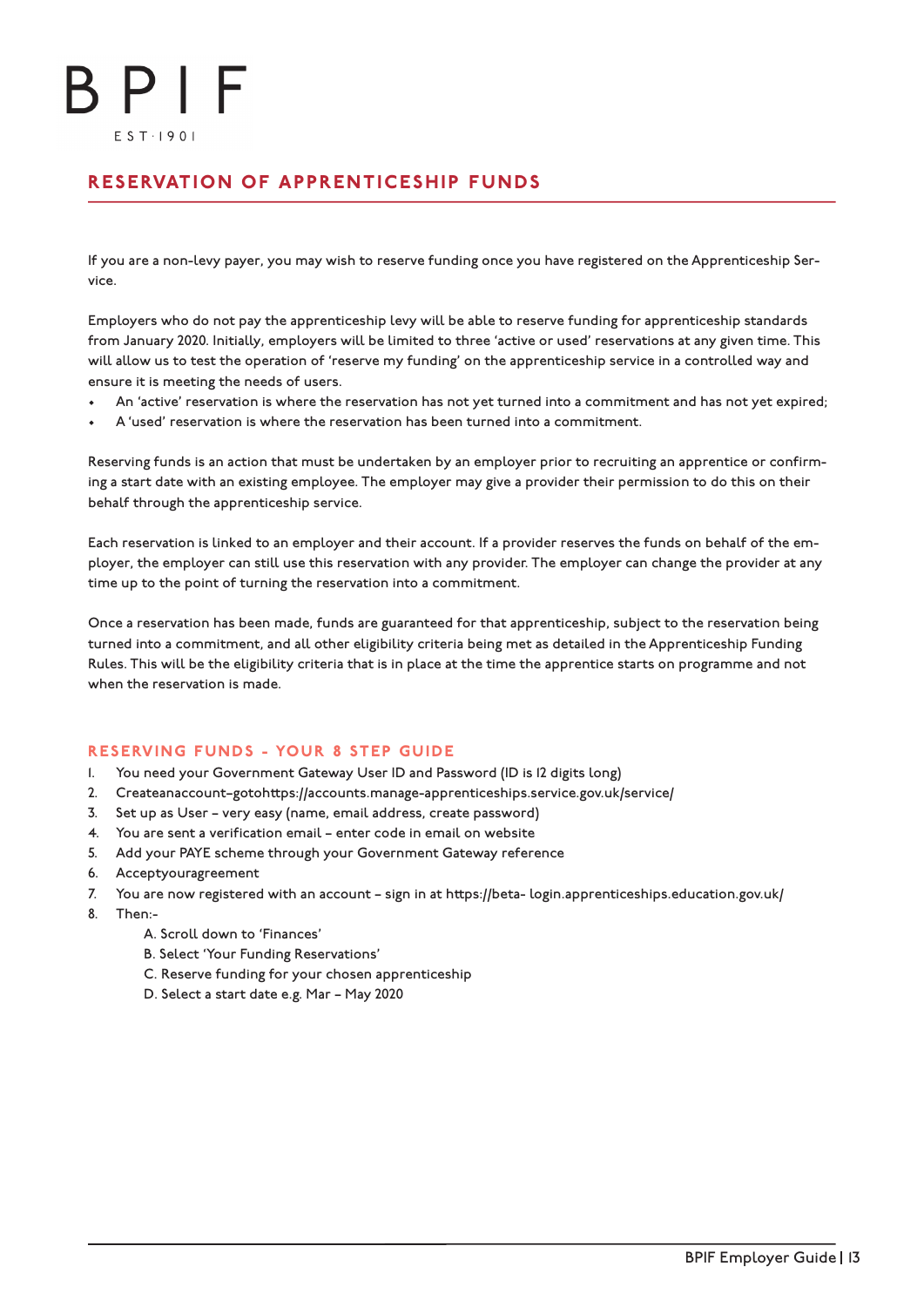# TRANSFER OF APPRENTICESHIP FUNDS

Employers who pay the apprenticeship levy and have unused apprenticeship funds can find employers who want to receive a transfer in a number of ways. For example, you could:

- Work with employers you currently work with
- Get in touch with other employers in your industry
- Get in touch with an Apprenticeship Training Agency (ATA)
- Work with regional partners

From April 2019, levy-paying employers can transfer a maximum amount of 25% of their annual funds. They can make transfers from their apprenticeship account to as many employers as they choose. Transferred funds will be used to pay for the training and assessment cost of the apprenticeships agreed with the receiving employer.

Sending and receiving employers need to know that:

- Funds are paid monthly for the duration of the apprenticeship
- Only levy-paying employers can make a transfer
- Any employer can receive and use transferred funds
- Sending and receiving employers have to be registered on the apprenticeship service
- A transfer can only be used to pay for training and assessment for apprenticeship
- **Standards**
- Transfers can only be used for new starts, except where the apprentice is changing
- Employer and an agreement to continue their apprenticeship with their new employer is through a transfer of levy funds

#### HOW TO START A TRANSFER

The sending employer and the receiving employer need to first agree the details of the transfer of funds; for example, which apprenticeship standard, how many apprentices, the cost.

Once both employers are registered on the apprenticeship service the following must be done in their accounts to complete a transfer:

- Connect with each other
- Receiving employer to add the apprentice details
- Confirm the transfer

For more information please visit - https://www.gov.uk/guidance/transferring-apprenticeship- service-funds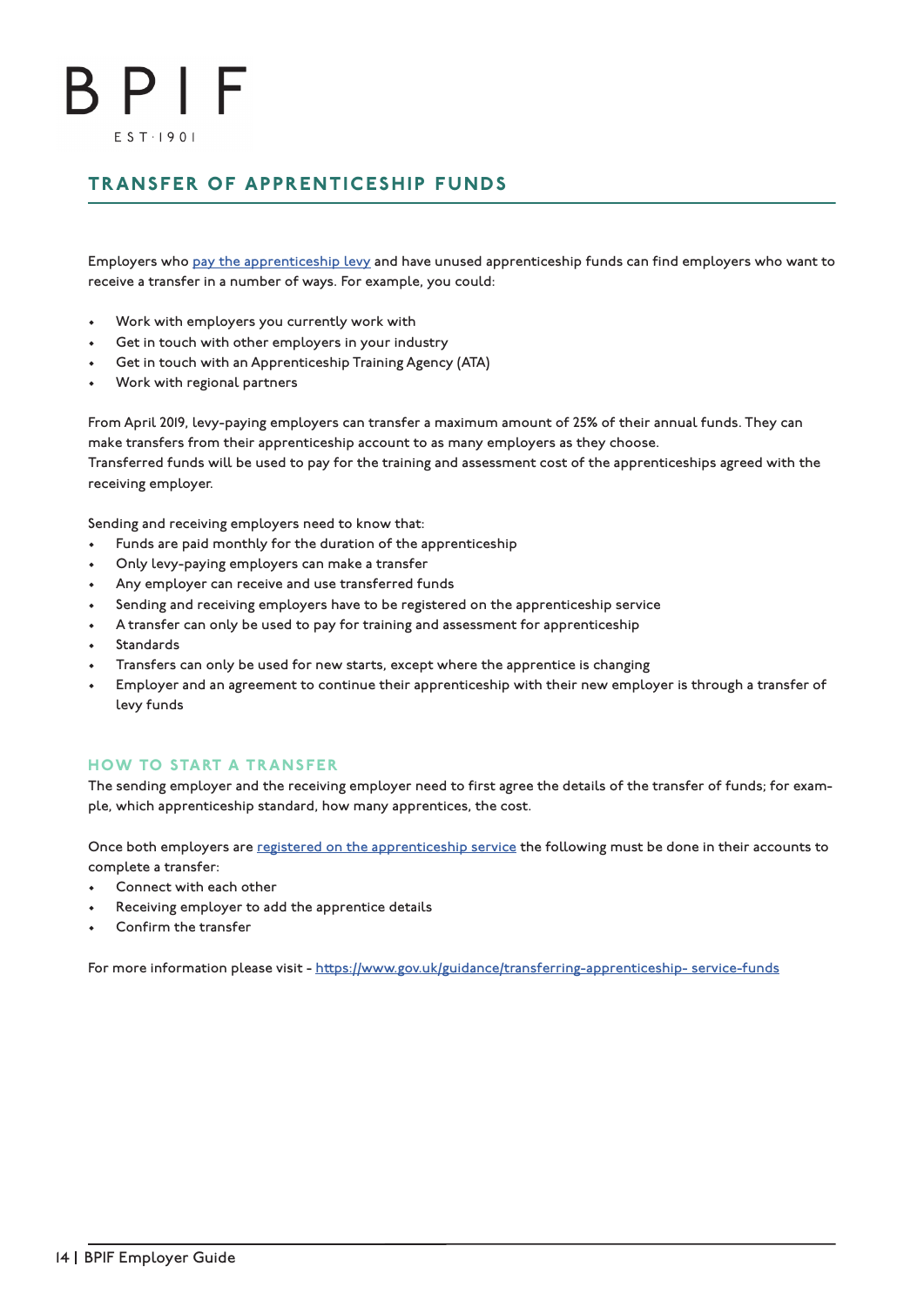# WRITTEN AGREEMENTS WITH EMPLOYERS

Both Levy and Non-Levy Employers must have a written agreement with the BPIF signed prior to any Apprenticeship commencing.

The written agreements will clearly describe all services provided and the associated costs. This includes a list of specific costs for quality monitoring activities and specific costs for any other support activities offered.

If you would like to see a blank template of the Written Agreement Template, please contact your regional training co-ordinator to arrange or alternatively contact our office on 01676 526 060.

# FREQUENTLY ASKED QUESTIONS

#### WHO CAN DO AN APPRENTICESHIP?

Anyone can undertake an apprenticeship as long as they meet the government funding rules specifications and they are not in full time education. School leavers cannot start until after the last Friday in June of the academic year in which they have their 16th birthday.

#### WHAT QUALIFICATIONS DO I NEED TO ENROL ON AN APPRENTICESHIP?

None – we encourage employers to look beyond academic qualifications as some learners have a real desire to work and learn on the job. All apprentices must achieve, if they have not already done so, English and maths functional skills. The BPIF Training Co-ordinators will assist learners if necessary.

#### CAN EXISTING STAFF JOIN AN APPRENTICESHIP PROGRAMME?

Yes, provided that during the apprenticeship they will learn substantive new skills. Rules around 20% off the job training still apply and this will need to be considered when choosing the apprenticeship route as an option.

#### HOW MUCH WILL IT COST?

The cost of an apprenticeship varies and will depend upon whether or not your company is a levy or non-levy company.

A levy company (payroll is greater than £3m) will link the training provider to their digital levy account so that monthly instalments can be deducted for the training delivery. Levy companies contribute from their levy pot. A non-levy company will have to pay an employer's contribution of 5% between £175 - £600 dependent upon the apprenticeship being undertaken. This is a one off payment for the whole course.

The funding bands for the Apprenticeships BPIF offer are shown on pg.6 of this guide.

These are individual prices and reductions in cost may be negotiated. i.e. if your Apprentice has already completed a Level 2 Apprenticeship and is starting a Level 3 course, or has sufficient prior knowledge that reducing the term of the course would be appropriate.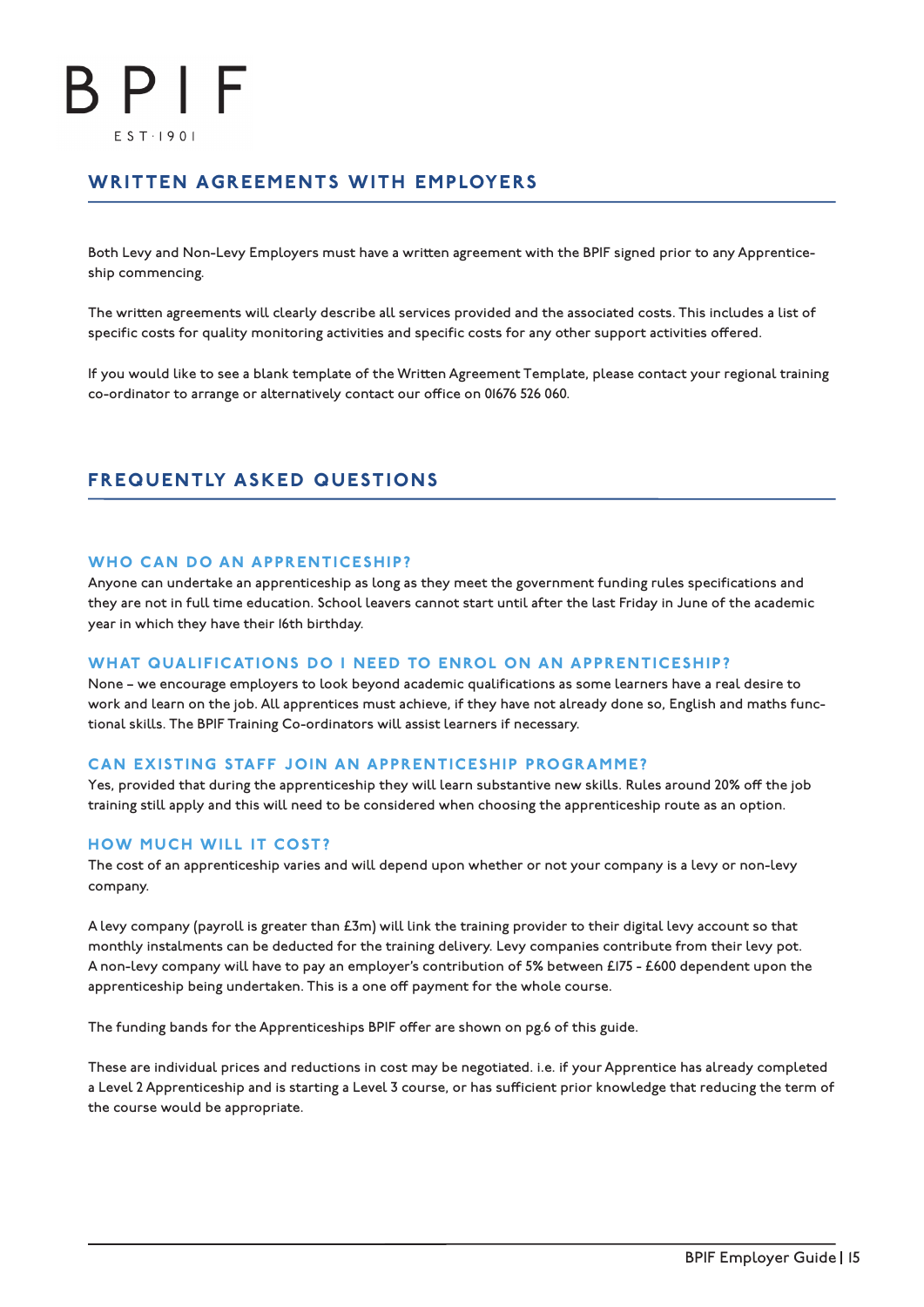### FREQUENTLY ASKED QUESTIONS

#### DO I NEED TO SIGN A CONTRACT?

Yes! Both Levy and Non-Levy Employers must have a written agreement with the BPIF signed prior to any apprenticeship commencing.

If you would like to see a blank template of the Written Agreement Template, please contact your regional Training Co-ordinator to arrange or alternatively contact our office on 01676 526 060.

#### DO I NEED TO PAY IT ALL AT ONCE?

Non-Levy employers can negotiate the frequency of payments.

Typically, we request an up-front complete payment although we are happy to negotiate and arrange for payments by direct debit.

If no payments are received within 28 days of Apprenticeship training commencing, we reserve the right to suspend training.

#### HOW MUCH TIME WILL BE NEEDED FOR TRAINING?

Apprentices need to receive off the job training for 20% of their time on programme. The rest of their time is spent with you carrying out the job role and becoming a valuable part of your workforce.

#### WHO CAN APPLY FOR AN APPRENTICESHIP?

If you are currently employed you can start an apprenticeship with the agreement of your employer. Employers will also specifically recruit apprentices.

#### HOW DOES AN APPRENTICESHIP COMPARE TO GOING TO COLLEGE?

The BPIF offer apprenticeships starting at level 2 and progress to level 5 which means you can achieve a fantastic recognised qualification with lots of on the job experience whilst earning a wage.

- Intermediate equivalent to 5 GCSE passes
- Advanced equivalent to 2 A Level passes

#### HOW LONG DOES AN APPRENTICESHIP LAST?

This will depend upon the apprenticeship that you undertake:

- Level 2 18 to 24 months
- Level 3 24 to 30 months
- $leve1 5 30$  to 36 months

#### WILL I HAVE TO TAKE ANY EXAMS?

If you undertake an apprenticeship standard you will have to take an End Point Assessment. This consists of 3 elements; portfolio evidence, competency based interview and professional discussion/observation.

#### ARE THERE ANY MONETARY INCENTIVES TO TAKING ON AN APPRENTICE?

If you are a small employer, a company with 49 or less employees, and you take on an apprentice aged 16 – 18 you will not have to pay the 5% employer incentive.

Any employer employing an apprentice aged 16 – 18 will receive an incentive payment of £1k payable in 2 instalments of £500, the first after 3 months and the second after 12 months of the programme. The apprentice must still be in learning at these points.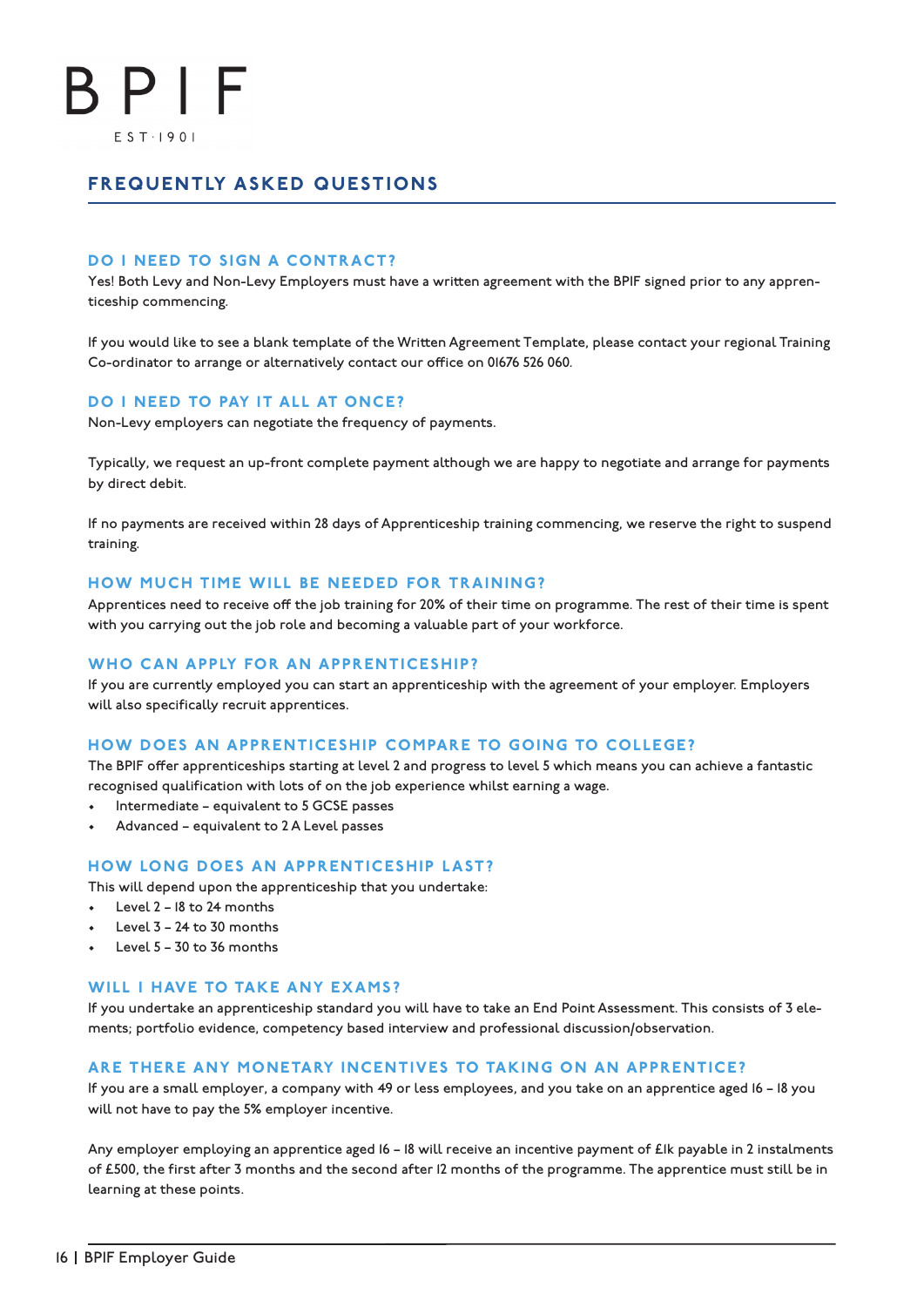### FREQUENTLY ASKED QUESTIONS

#### ARE THERE ANY MONETARY INCENTIVES TO TAKING ON AN APPRENTICE? (CONT.)

We recommend visiting https://www.gov.uk/guidance/incentive-payments-for-hiring-a-new-apprentice to view the current Apprenticeship incentives.

Please note that if you are intending to take advantage of the new government incentive payments, employers must link to the Digital Apprenticeship Service. Details on how to do this can be found page 14 of this document. You will also need to link us as the training provider using our UKPRN which is 10034212.

#### WHAT ARE MY RESPONSIBILITIES AS AN EMPLOYER?

Apprentices have the same rights as any other employee and should be treated in line with the company's policies and procedures.

### ADDITIONAL BENEFITS

#### EMPLOYEE RIGHTS AND RESPONSIBILITIES

For new entrants into work, it is important that all employees understand their Employee Rights and Responsibilities (ERR) and we ensure that the apprentice learns about the organisation for which they work, their responsibilities within that organisation and the responsibilities of their employer. They gain a general understanding of their rights and responsibilities as an employee and understand the range of employer and employee statutory rights and responsibilities under Employment Law. This should cover the apprentice's rights and responsibilities under the Employment Rights Act 1996, Equality Act 2010, and Health and Safety legislation, together with the responsibilities and duties of employers.

#### EQUALITY AND DIVERSITY AWARENESS

At the BPIF, we wholeheartedly support the principles of equal opportunity and diversity for all, including but not limited to: employees, subcontractors, partners and customers. Recognising that – as future employers, managers and employees – apprentices need the skills and knowledge to equip them to deal with equality and diversity correctly, both in the workplace and in their everyday life. Your BPIF Training Co-ordinator will discuss equality and diversity with the apprentices during their visits.

#### SAFEGUARDING

At the BPIF we are committed to the protection and safeguarding of young people and vulnerable adults within our care and we expect all our employees and associates to share this commitment.

This is especially important when young people and vulnerable adults are in employment as part of their apprenticeship or training programme. (cont.)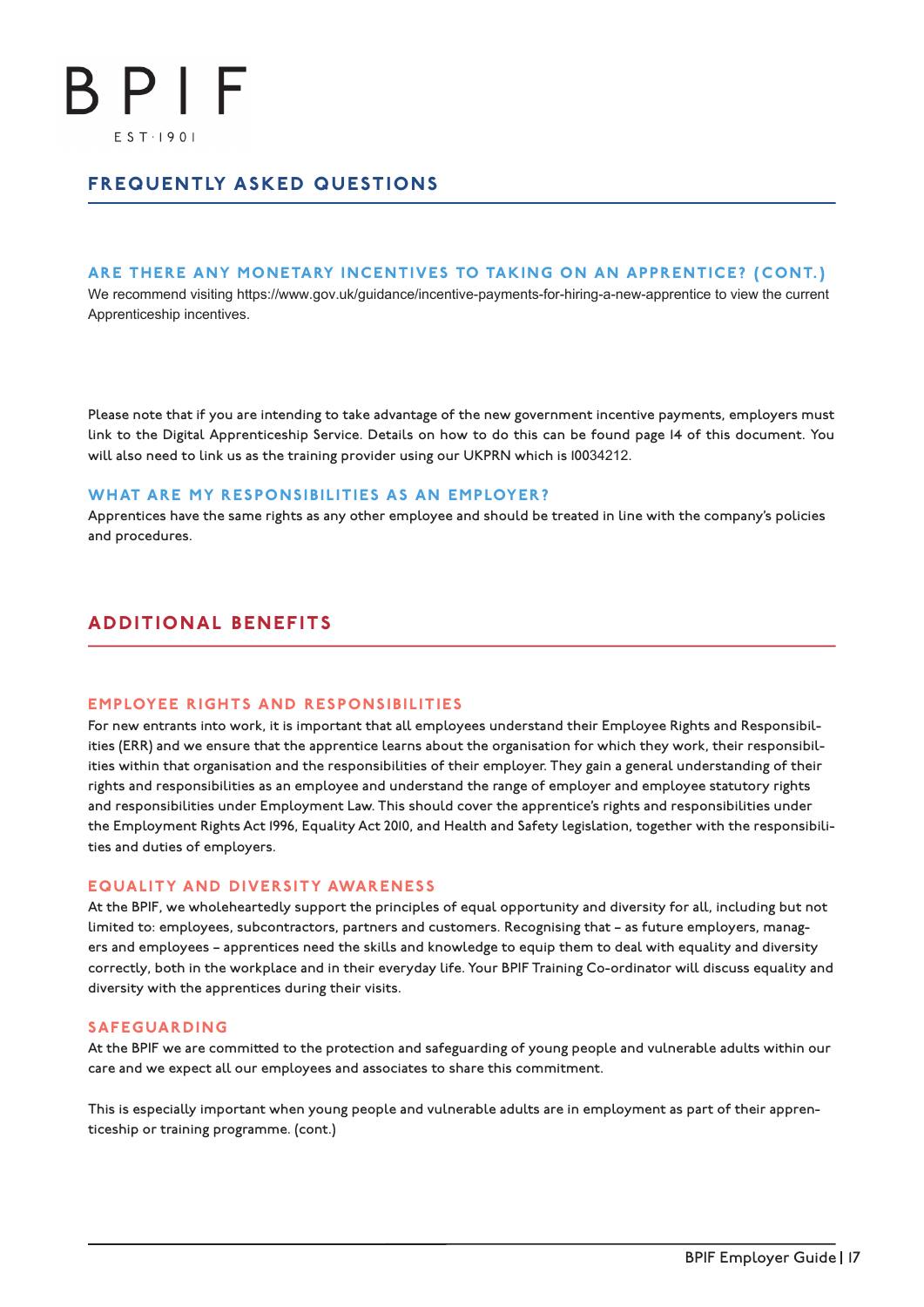### ADDITIONAL BENEFITS

#### SAFEGUARDING (CONT.)

We recognise the need for vigilant awareness of safeguarding issues. All our Training Co- ordinators have appropriate training and induction so that they understand their roles and responsibilities and are confident about carrying them out. Staff, learners and parents/guardians should feel secure that they could raise any issues or concerns about the safety or welfare of young people and vulnerable adult learners and know that they will be listened to and taken seriously. This will be achieved by maintaining an ethos of safeguarding by demonstrating zero tolerance of abuse and other harmful behaviours, promoting the welfare of young people, vulnerable adults and protecting staff. All BPIF Training Co- ordinators regularly undergo advanced Disclosure & Barring Service (DBS) checks.

If you have any concerns please speak with your dedicated Training Co-ordinator or contact our Designated Safeguarding Officer (DSO), Andrew Bracey at andrew.bracey@bpif.org.uk or on 07801 981312.

#### THE PREVENT DUTY (COUNTER-TERRORISM AND SECURITY ACT 2015)

The BPIF is required by law to ensure that our learners are safe, safeguarded and, specifically, are protected from the dangers of radicalisation, extremism and terrorism. This legal requirement is known as the Prevent Duty and became law on 1 July 2015.

Your apprentice's Training Co-ordinator can advise you on the measures the BPIF is taking to ensure that our learners are protected.

We ask that you read and take note of the information below so that you work with us for the benefit of your apprentice.

We follow the statutory guidance in "Keeping children safe in education" including changes to safeguarding requirements from September 2016. (The term 'children' includes all learners under the age of 18). The following important information will ensure that you have an understanding of what safeguarding is and what to do if you suspect abuse. More importantly, we hope it will enable you to be confident in your own understanding of the subject and your responsibilities as an employer.

Safeguarding is protecting individuals from all forms of neglect and abuse, preventing harm to individuals' health or development and ensuring that their working environment fully complies with statutory Health and Safety legislation.

If an apprentice wishes to talk to you about a matter which you think may be abuse related, follow these procedures:

DO:

- Take it seriously
- Report the disclosure immediately to your Designated Safeguarding Officer if you have one or speak to Andrew Bracey on andrew.bracey@bpif.org.uk or on 07801 981312 at the BPIF who will be able to advise
- Keep a record of what the apprentice says

#### DON'T:

- Dismiss the allegation of abuse
- Promise confidentiality
- Ask leading questions
- Investigate the allegations yourself

(cont.)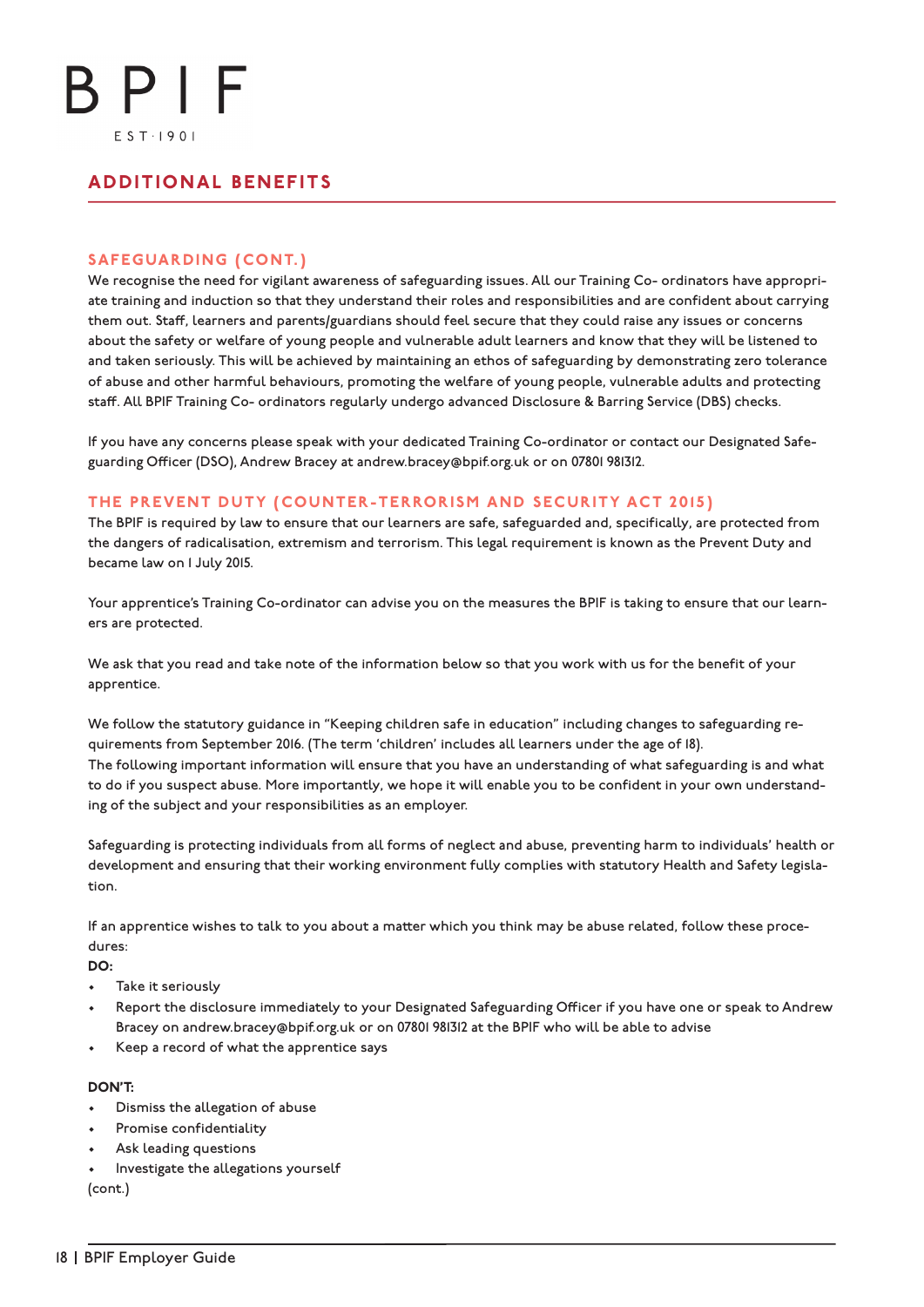### ADDITIONAL BENEFITS

#### THE PREVENT DUTY (COUNTER-TERRORISM AND SECURITY ACT 2015) (CONT.)

If you are concerned that an apprentice may be at risk but they have not chosen to speak to you, please contact Andrew Bracey on andrew.bracey@bpif.org.uk or 07801 981312 as a matter of urgency.

Areas of abuse include:

- Child Sexual Exploitation (CSE) Page | 20
- Gangs and youth violence
- Bullying including cyberbullying
- Forced marriage
- Gender-based violence/violence against women and girls (VAWG) Domestic violence
- Mental health
- Drugs
- **Radicalisation**
- Fabricated or induced illness
- **Sexting**
- Faith abuse
- Teenage relationship abuse
- Female Genital Mutilation (FGM)

### YOUR RESPONSIBILITIES

#### APPRENTICE CONTRACTS

We advise all employers to ensure that the apprentice has a specific contract of employment that states that they are on an apprenticeship programme. For more information please contact the BPIF HR team or speak with your own HR department.

#### HEALTH AND SAFETY

The BPIF have a duty of care for the Health and Safety of all apprentices prior to them starting the programme. We will need to conduct a short Health and Safety Assessment to confirm the suitability of the placement. If your apprentice is under 19 you will need to ensure that your Risk Assessments take into account young persons. Please speak with BPIF Health and Safety for guidance.

#### WHAT IS THE NATIONAL MINIMUM WAGE FOR AN APPRENTICE?

The National Minimum Wage (NMW) regulations depend on age, but there is also a special rate for apprentices who are under the age of 19 or are in the first year of their apprenticeship. The table below summarises the position.

These rates are for the National Living Wage and the National Minimum Wage. The rates change every April.

| Year                 | 23 and over | 21 to 22 | 18 to 20 | Under 18 | <b>Apprentice</b> |
|----------------------|-------------|----------|----------|----------|-------------------|
| April 2021 (current) | £8.91       | £8.36    | £6.56    | £4.62    | £4.30             |
| April 2022           | £9.50       | £9.18    | £6.83    | £4.81    | £4.81             |
| $\ell = -1$          |             |          |          |          |                   |

(cont.)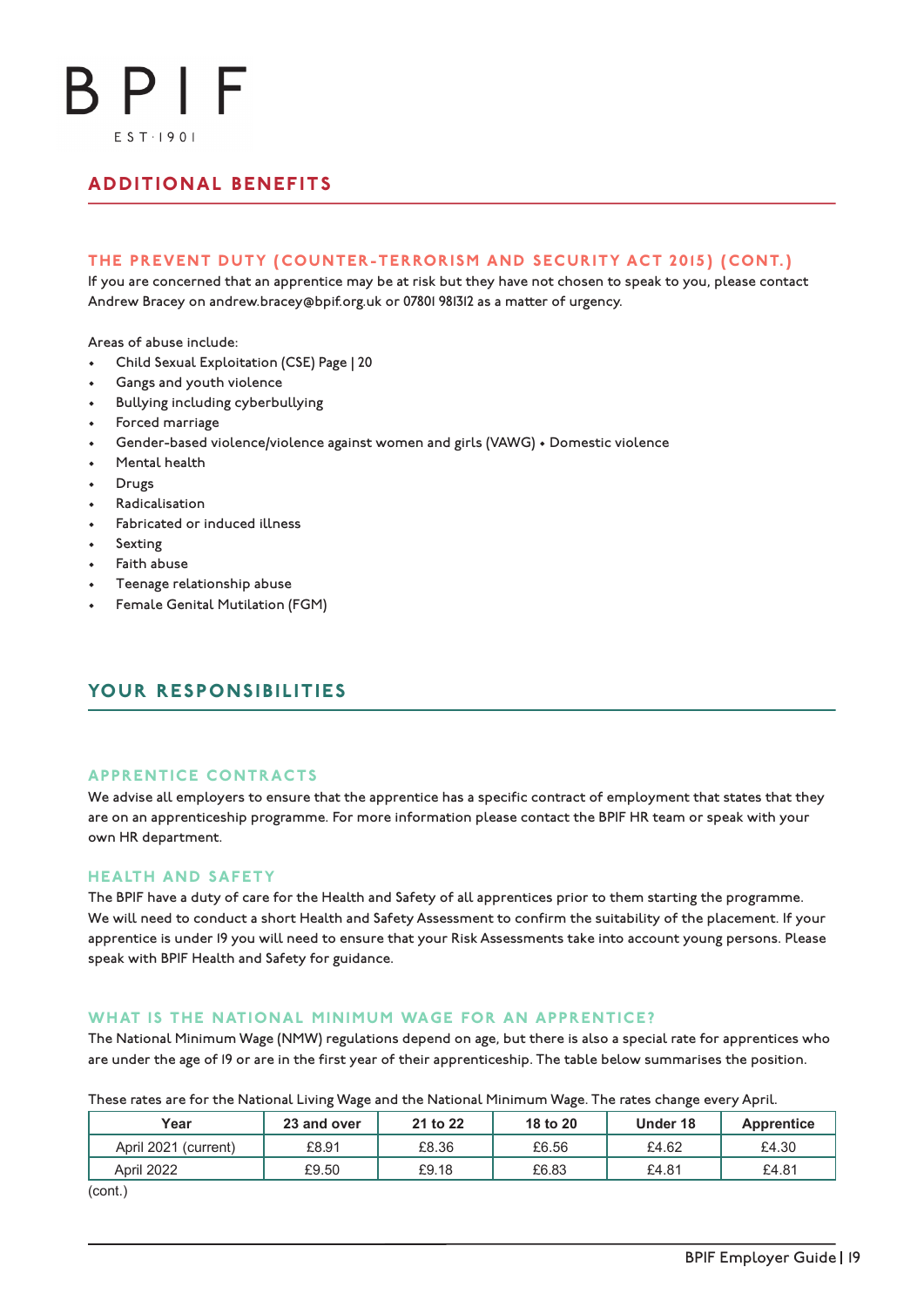### YOUR RESPONSIBILITIES

#### WHAT IS THE NATIONAL MINIMUM WAGE FOR AN APPRENTICE? (CONT.)

Apprentices are entitled to the apprentice rate if they're either:

- aged under 19
- aged I9 or over and in the first year of their apprenticeship

#### Example:

An apprentice aged 21 in the first year of their apprenticeship is entitled to a minimum hourly rate of £4.30.

Apprentices are entitled to the minimum wage for their age if they both:

- are aged 19 or over

- have completed the first year of their apprenticeship

#### Example:

An apprentice aged 21 who has completed the first year of their apprenticeship is entitled to a minimum hourly rate of £8.36.

### WE ARE HERE TO HELP YOU

#### DEDICATED SUPPORT

Your organisation will be allocated a dedicated Training Co-ordinator who will provide on-going support throughout the apprenticeship programme.

#### INDIVIDUAL LEARNING PLANS

At the first meeting your BPIF Training Co-ordinator will conduct an initial assessment which will establish the starting point for your new apprentice. Working with you and the apprentice, they will agree the apprenticeship programme which is the best fit for your business needs. The Training Co-ordinator will develop an Individual Learning Plan (ILP) for the apprentice which will outline what their expected progress through the programme should be.

#### REGULAR UPDATES

Your BPIF Training Co-ordinator will agree the date for their next visit (generally every 6 weeks). At each visit a learner visit report is completed by the Training Co-ordinator. This will summarise what the learner's progress has been since the last visit is and what their task is prior to the next visit and should be signed by the Training Co-ordinator, the learner and by you – the employer. Twice a year you will receive a progress review detailing your apprentice's progress on all areas of their apprenticeship. You will also be given the opportunity to give us feedback on our delivery of their apprenticeship.

#### **MENTORS**

We advise all employers to identify a suitable member of staff to be the apprentices' mentor. The mentor ideally will be the individual who provides most of the training in-house. The BPIF can provide training to support mentors. Experience tells us that apprentices who have a dedicated mentor make better progress and achieve more quickly than those without. In addition, it helps the learner to develop good workplace skills around timekeeping, communication and understanding of the business.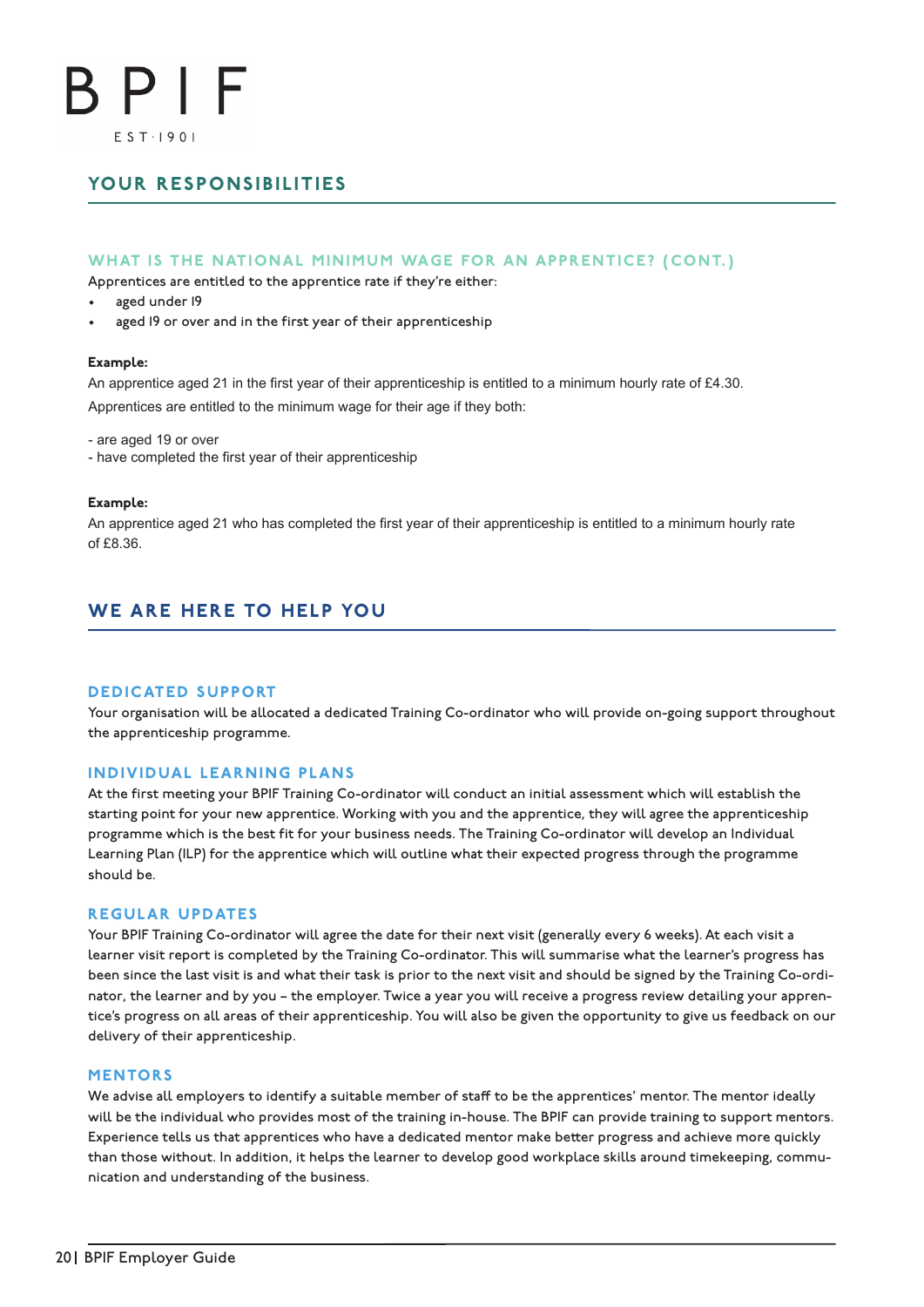### WE ARE HERE TO HELP YOU

#### STANDARDISED DELIVERY

On occasion the Training Co-ordinator will be accompanied by another member of BPIF staff. They will be there as an observer to assess the quality of teaching, learning and assessment that is being delivered.

#### **SURVEYS**

Each year the Education Skills Funding Agency (ESFA) carries out a survey with all employers and apprentices, requesting feedback on the training programmes. The BPIF will from time to time conduct a survey of employers and apprentices to gain additional feedback. We urge all employers/apprentices to complete these surveys as and when requested.

#### COMMENTS AND COMPLAINTS

You can raise any issues that you have with your Training Co-ordinator. Additionally, a formal complaint can be sent, in writing, to BPIF Training's Lead Compliance Officer, Cathy Hughes at training@BPIF.org.uk or 2 Villiers Court, Meriden Business Park, Copse Drive, Meriden, CV5 9RN, within 15 working days of the incident from which the complaint arises. In exceptional circumstances, complaints made after a longer period will also be considered. All complaints will be logged and acknowledge by the Lead Compliance Officer within 3 working days.

The Lead Compliance Officer will inform the Managing Director of any complaints before carrying out an investigation of the complaint and will speak to the complainant, the respondent, and anyone they believe may have a role in establishing or disproving the complaint.

The outcome of the investigation will be recorded in the Centre's Complaints Log, and the Lead Compliance Officer will notify those involved of the outcome in a written statement.

The BPIF endeavours to resolve any formal complaints within 14 working days of the receipt of the original formal complaint. If it appears that a decision will not be reached within this timescale, those involved will be notified within 10 days that a longer investigation period is required.

The outcomes of the investigation will be one of the following:

- To find that the relevant policies or procedures has been conformed with and dismiss the complaint with an explanation to the complainant
- To recognise any non-conformity of the policies or procedures and to take any action to rectify the situation to the satisfaction of all parties.

If you are having any issues with your apprentice, please discuss these with the Training Co-ordinator who will work with you and the apprentice to resolve the issue and improve performance.

#### APPRENTICE INTERVENTION

It is rare but occasionally employers do have issues with apprentices with regard to time keeping/poor attendance or not engaging at work. Should this happen then please speak with your Training Co-ordinator at the earliest opportunity as they will be able to help and advise you. Should you need to go down the route of a disciplinary please take advice from BPIF HR. For full details of all BPIF policies please go to:

http://www.britishprint.com/trainingdevelopment/why-use-the-bpif-for-training/clear-policies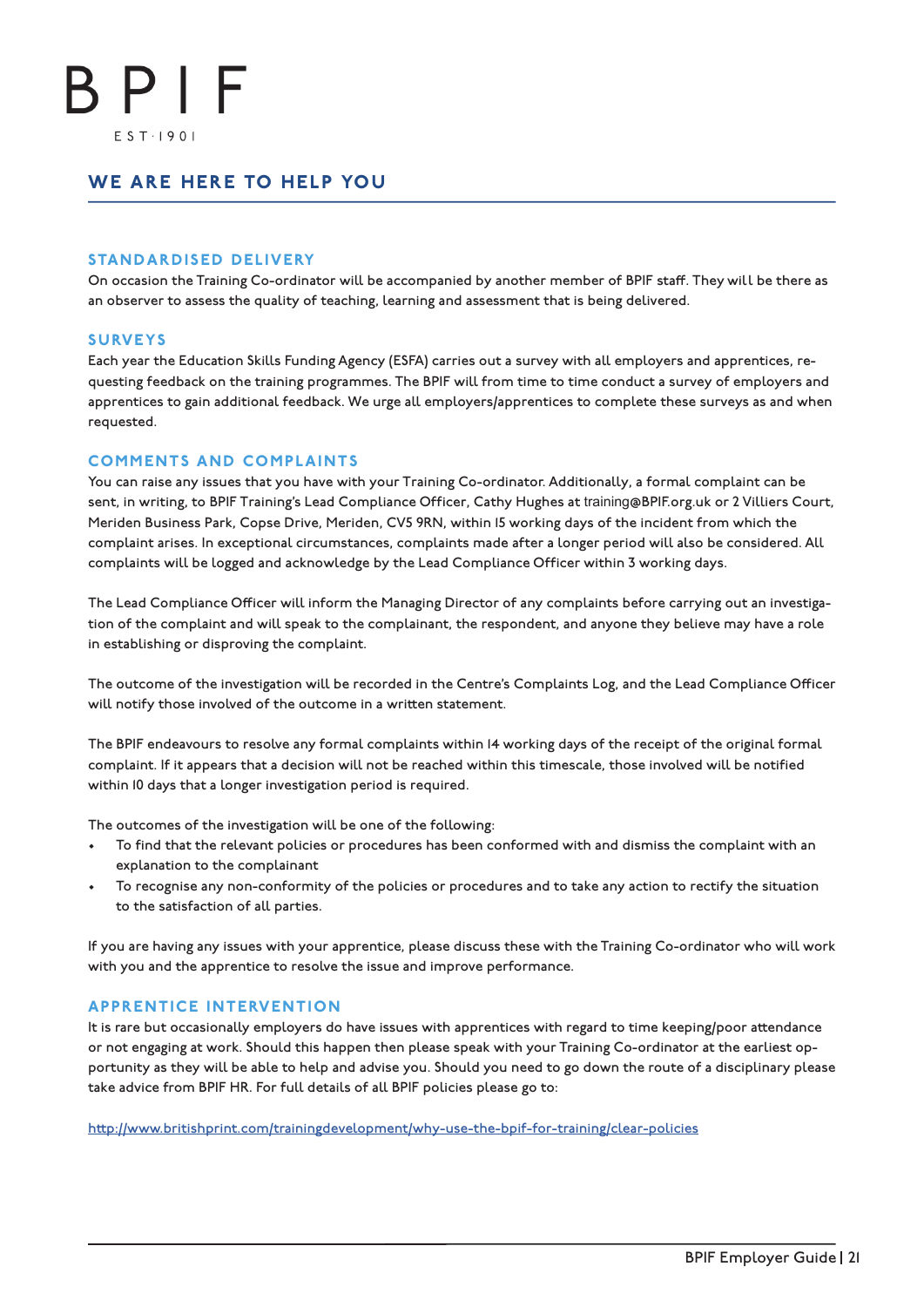### BPIF STAFF CODE OF CONDUCT

#### 1. INTRODUCTION

BPIF Training (the learning provider) is required to set out a Code of Conduct for all employees. The following code has been recommended for adoption by the BPIF Board.

Employees should be aware that a failure to comply with the following Code of Conduct could result in disciplinary action including dismissal.

#### 2. PURPOSE, SCOPE AND PRINCIPLES

A Code of Conduct is designed to give clear guidance on the standards of behaviour all employees are expected to observe, and the training provider should notify staff of this code and the expectations therein. Employees are role models and are in a unique position of influence and must adhere to behaviour that sets a good example to all the apprentices to whom they deliver training. Each employee has an individual responsibility to maintain the learning providers reputation whether inside or outside working hours.

This Code of Conduct applies to all staff who are employed by BPIF Training.

#### 3. SETTING AND EXAMPLE

All staff who work for the training provider should set examples of behaviour and conduct which can be copied by apprentices. Staff must therefore avoid using inappropriate or offensive language at all times. All staff must, therefore, demonstrate high standards of conduct in order to encourage our apprentices to do the same.

All staff must also avoid putting themselves at risk of allegations of abusive or unprofessional conduct. This Code helps all staff to understand what behaviour is and is not acceptable.

#### 4. CODE OF CONDUCT

#### Safeguarding Apprentices:

Staff have a duty to safeguard apprentices from:

- physical abuse
- sexual abuse
- emotional abuse
- neglect

The duty to safeguard apprentices includes the duty to report concerns about an apprentice to the learning providers Designated Safeguarding Lead. The training providers DSL is Andrew Bracey and the deputy is Karly Lattimore.

Staff are provided with a copy of "Working Together to Safeguard Children" the statutory guidance which sets out what is expected of organisations, individually and jointly, to safeguard and promote the welfare of children APRIL 2018. This document reflects the legislative changes introduced through the Children and Social Work Act 2017.

Staff are also provided with a copy of the "Prevent Duty Guidance: for Further education institutions in England and Wales" (HM Government).

Staff must not demean or undermine apprentices, their parents or carers, or colleagues.

Staff must take reasonable care of apprentices under their supervision with the aim of ensuring their safety and welfare.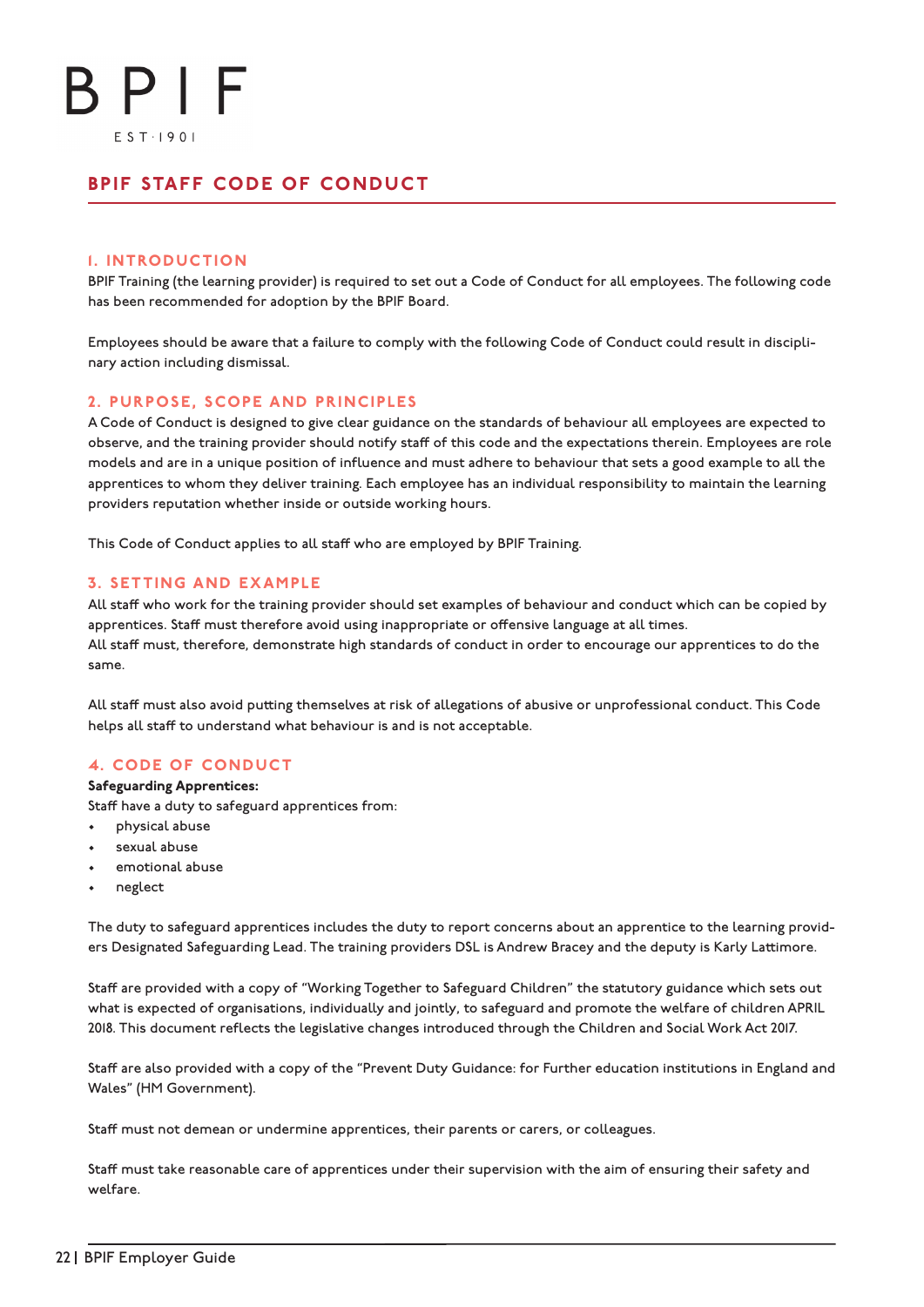### BPIF STAFF CODE OF CONDUCT

#### 4. CODE OF CONDUCT (CONT.)

#### Apprentice Development:

Staff must comply with BPIF Training policies and procedures that support the well-being and development of apprentices.

Staff must co-operate and collaborate with colleagues and with external agencies where necessary to support the development of apprentices.

Staff must follow reasonable instructions that support the development of apprentices.

#### Honesty and Integrity:

Staff must maintain high standards of honesty and integrity in their work. This includes the use of BPIF Training property and facilities.

All staff must comply with the Bribery Act 2010. A person may be guilty of an offence of bribery under this act if they offer, promise or give financial advantage or other advantage to someone; or if they request, agree or accept , or receive a bribe from another person. If you believe that a person has failed to comply with the Bribery Act, you should refer to the Whistleblowing procedure. For further information see the Model Anti Bribery Policy.

Gifts from employers or associates of BPIF Training must be declared to the Managing Director, with the exception of "one off" token gifts from employers, apprentices or parents. Personal gifts from individual members of staff to apprentices are inappropriate and could be misinterpreted.

#### Conduct Outside Work:

Staff must not engage in conduct outside work which could seriously damage the reputation and standing of the training provider or the employee's own reputation or the reputation of other staff members.

In particular, criminal offences that involve violence or possession or use of illegal drugs or sexual misconduct are likely to be regarded as unacceptable.

Staff must exercise caution when using information technology and be aware of the risks to themselves and others.

Staff may undertake work outside the training provider, either paid or voluntary, provided that it does not conflict with the interests of the training provider nor be to a level which may contravene the working time regulations or affect an individual's work performance.

Staff must not engage in inappropriate use of social network sites which may bring themselves or the training provider into disrepute.

#### Confidentiality:

Where staff have access to confidential information about apprentices or their parents or carers, staff must not reveal such information except to those colleagues who have a professional role in relation to the apprentice.

All staff are likely at some point to witness actions which need to be confidential. For example, where an apprentice is bullied by another apprentice, employer (or by a member of staff), this needs to be reported and dealt with in accordance with the appropriate procedure. It must not be discussed outside the training provider, including with the apprentice's parent or carer, nor with colleagues in the training provider except with a senior member of staff with the appropriate role and authority to deal with the matter.